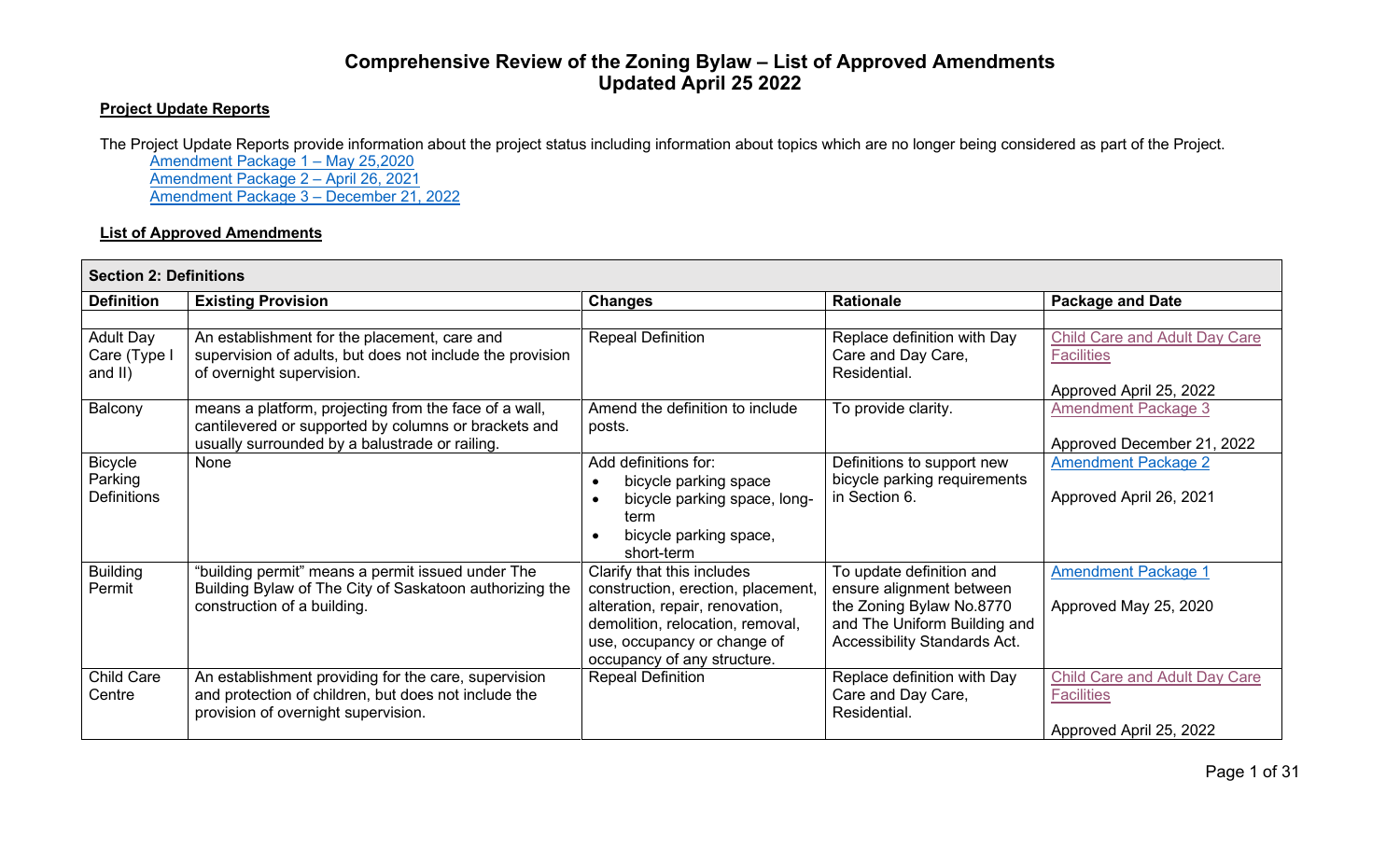| Day Care                         | None                                                                                                                                                                                                                                                                                                                                                                                                                     | An establishment providing for<br>the care, supervision, protection,<br>or support of individuals of any<br>age who require care or support<br>on a regular, periodic, or<br>temporary basis, and includes<br>child care centres as defined by<br>The Child Care Act, 2014, but<br>does not include the provision of<br>overnight supervision.                                                                                                                                                                                                                    | To replace the definition for<br>Adult Day Care, Child Care<br>Centre and Family Child Care<br>Home | <b>Child Care and Adult Day Care</b><br><b>Facilities</b><br>Approved April 25, 2022 |
|----------------------------------|--------------------------------------------------------------------------------------------------------------------------------------------------------------------------------------------------------------------------------------------------------------------------------------------------------------------------------------------------------------------------------------------------------------------------|-------------------------------------------------------------------------------------------------------------------------------------------------------------------------------------------------------------------------------------------------------------------------------------------------------------------------------------------------------------------------------------------------------------------------------------------------------------------------------------------------------------------------------------------------------------------|-----------------------------------------------------------------------------------------------------|--------------------------------------------------------------------------------------|
| Day Care,<br><b>Residential</b>  | None                                                                                                                                                                                                                                                                                                                                                                                                                     | An accessory use located in a<br>one-unit dwelling, a unit of a two-<br>unit dwelling, a mobile home, a<br>semi-detached dwelling, or a<br>townhouse, where the occupants<br>of the dwelling provide for the<br>care, supervision, protection, or<br>support of individuals of any age<br>who require care or support on a<br>regular, periodic or temporary<br>basis, and includes family child<br>care homes and group family<br>child care homes as defined by<br>The Child Care Act, 2014, but<br>does not include the provision of<br>overnight supervision. | To replace the definition for<br>Adult Day Care, Child Care<br>Centre and Family Child Care<br>Home | Child Care and Adult Day Care<br><b>Facilities</b><br>Approved April 25, 2022        |
| <b>Family Child</b><br>Care Home | An accessory use to a one-unit dwelling, two-unit<br>dwelling, mobile home, semi-detached dwelling, or<br>townhouse, where the occupants of the dwelling<br>provide child care services, supervision, or pre-school<br>services, provided the total number of children under<br>care or supervision, including the number of children<br>under the age of 13 who are resident in the dwelling,<br>does not exceed eight. | <b>Repeal Definition</b>                                                                                                                                                                                                                                                                                                                                                                                                                                                                                                                                          | Replace definition with Day<br>Care and Day Care,<br>Residential.                                   | <b>Child Care and Adult Day Care</b><br><b>Facilities</b><br>Approved April 25, 2022 |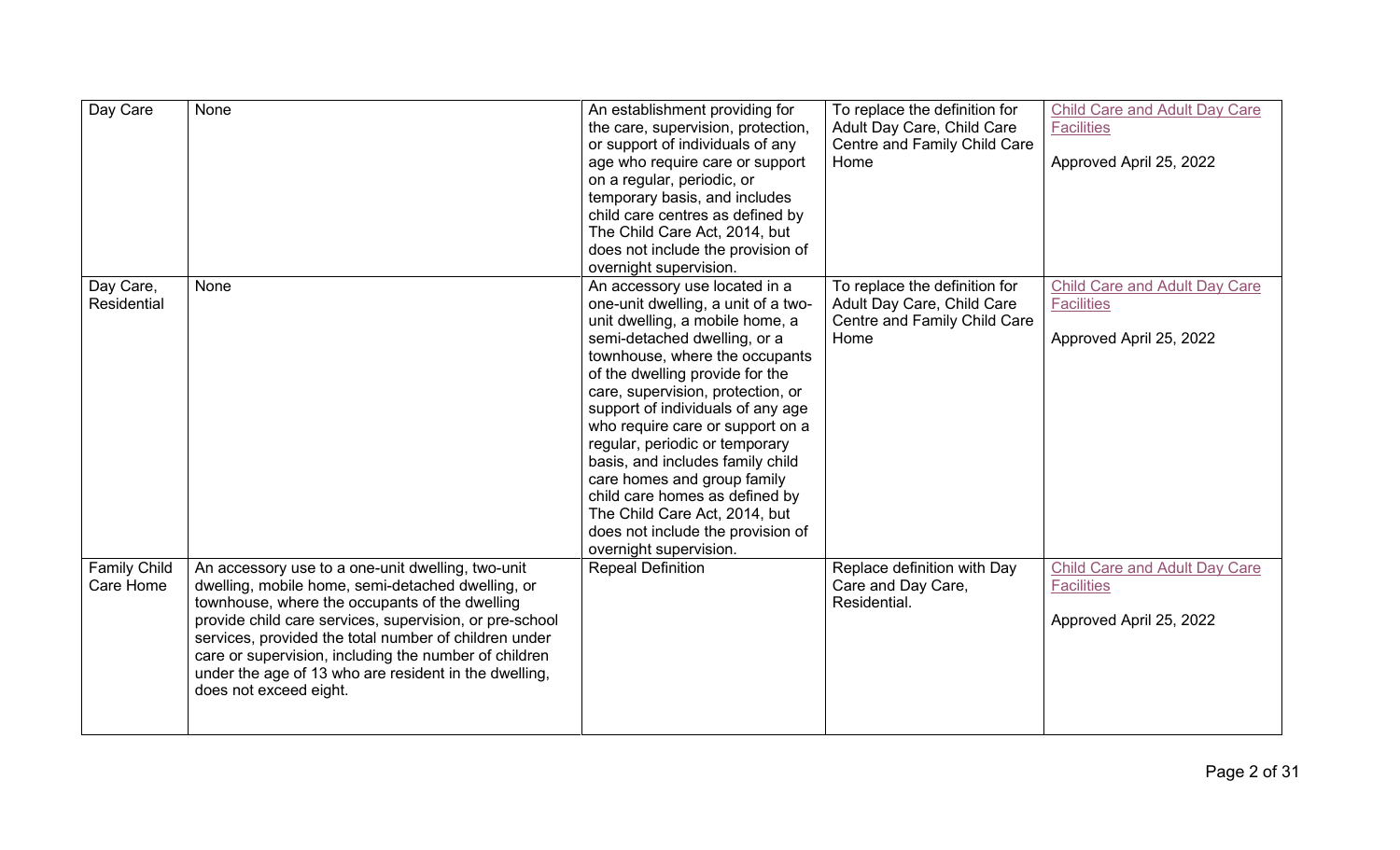| <b>Public Utility</b>                    | None                                                                                                                                 | Add a definition for public utility.                                    | To update the definition by<br>adding recyclable material<br>and amending garbage to<br>waste. These changes are<br>consistent with the Waste<br><b>Bylaw 8310.</b>                         | <b>Amendment Package 1</b><br>Approved May 25, 2020      |
|------------------------------------------|--------------------------------------------------------------------------------------------------------------------------------------|-------------------------------------------------------------------------|---------------------------------------------------------------------------------------------------------------------------------------------------------------------------------------------|----------------------------------------------------------|
| Municipal<br><b>Public Works</b><br>Yard | None                                                                                                                                 | Add definitions for Type I, II and<br>III municipal public works yards. | To accommodate municipal<br>public works yards.                                                                                                                                             | <b>Amendment Package 1</b><br>Approved May 25, 2020      |
| <b>Site</b><br>Coverage                  | means that percentage of the site covered by buildings<br>above grade level exclusive of marquees, canopies,<br>balconies and eaves. | Amend the definition to include<br>cantilevered structures.             | To provide clarity.                                                                                                                                                                         | <b>Amendment Package 3</b><br>Approved December 21, 2022 |
| Townhouse,<br>Streetfacing               | None                                                                                                                                 | Add a new definition for<br>townhouse, street facing.                   | This amendment will support<br>the proposed amendments to<br>the RMTN and RMTN1<br>Districts for street-facing units<br>within a dwelling group to<br>have a reduced front yard<br>setback. | <b>Amendment Package 3</b><br>Approved December 21, 2022 |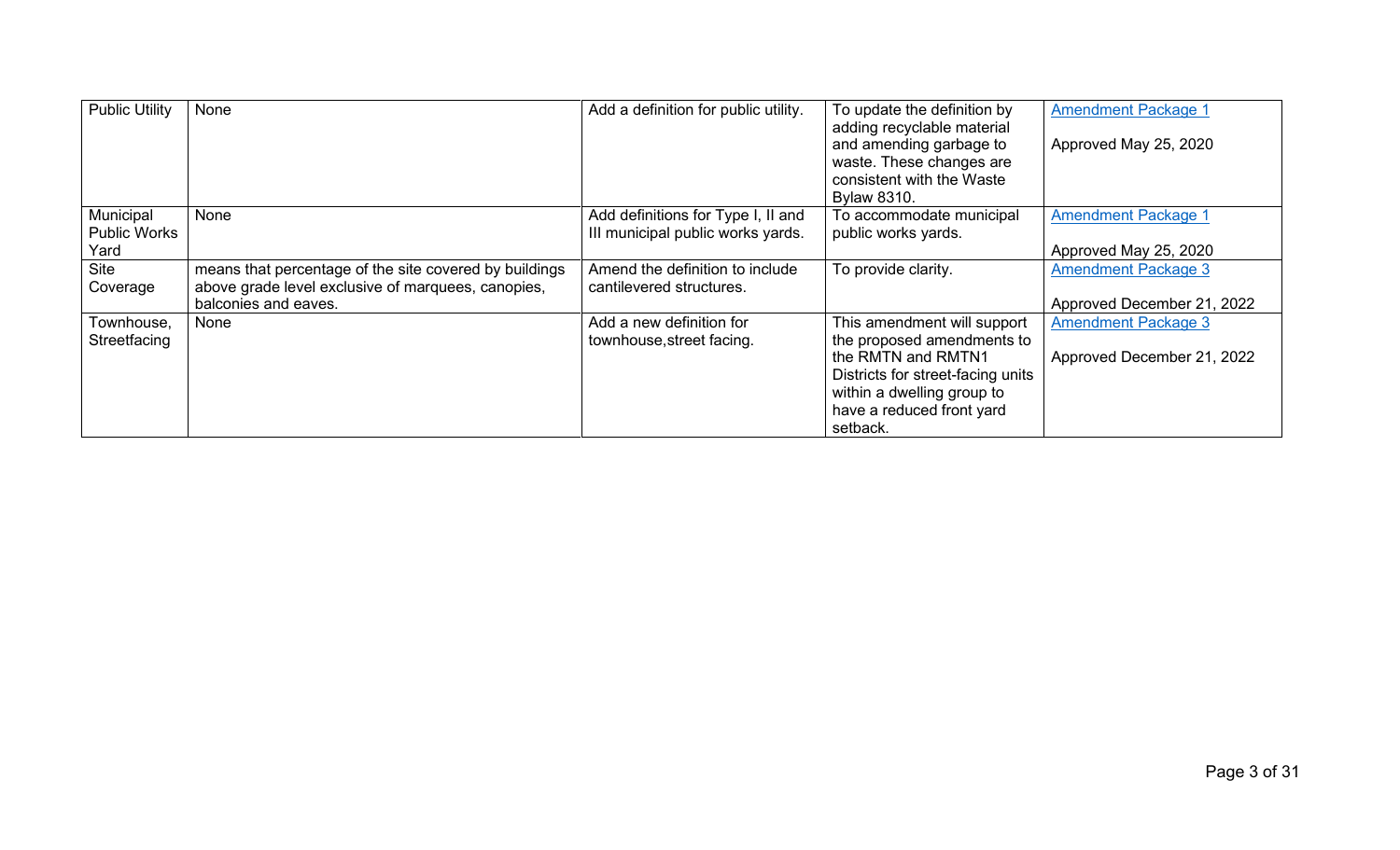| Section 3: Interpretation of Zoning Districts and Zoning Maps |                                                                                                                                                                                          |                                                      |                                                                                                                                   |                            |  |  |
|---------------------------------------------------------------|------------------------------------------------------------------------------------------------------------------------------------------------------------------------------------------|------------------------------------------------------|-----------------------------------------------------------------------------------------------------------------------------------|----------------------------|--|--|
| <b>Section</b>                                                | <b>Existing Provision</b>                                                                                                                                                                | <b>Changes</b>                                       | <b>Rationale</b>                                                                                                                  | <b>Package and Date</b>    |  |  |
| <b>Classification of Zoning Districts</b>                     | New                                                                                                                                                                                      | Add B4MX Integrated Commercial Mixed<br>Use District | To correct and update the<br>list of zoning districts by                                                                          | <b>Amendment Package 1</b> |  |  |
| Section 3.1                                                   |                                                                                                                                                                                          |                                                      | including the B4MX District.                                                                                                      | Approved May 25, 2020      |  |  |
| Former Permitted Uses - Now<br>Discretionary                  | Land uses or developments in<br>existence on a site that were                                                                                                                            | Add subclauses 12.1.4(3) and 12.2.4(1).              | This provision is required so<br>the Development Officer                                                                          | <b>Amendment Package 1</b> |  |  |
|                                                               | listed as permitted uses under                                                                                                                                                           |                                                      | may issue the necessary                                                                                                           | Approved May 25, 2020      |  |  |
| Section 3.6.1                                                 | Zoning Bylaw 6772, but are<br>now listed as discretionary uses<br>under this Bylaw, shall be<br>considered permitted uses,<br>however, except as provided in<br>Subclauses 11.1.5(1) and |                                                      | development permits for<br>expansions to agricultural<br>research stations without a<br>discretionary use approval<br>by Council. |                            |  |  |
|                                                               | 11.5.5 $(1)$ , no alteration or<br>enlargement of the land use or<br>development shall take place                                                                                        |                                                      |                                                                                                                                   |                            |  |  |
|                                                               | without a discretionary use<br>approval by Council.                                                                                                                                      |                                                      |                                                                                                                                   |                            |  |  |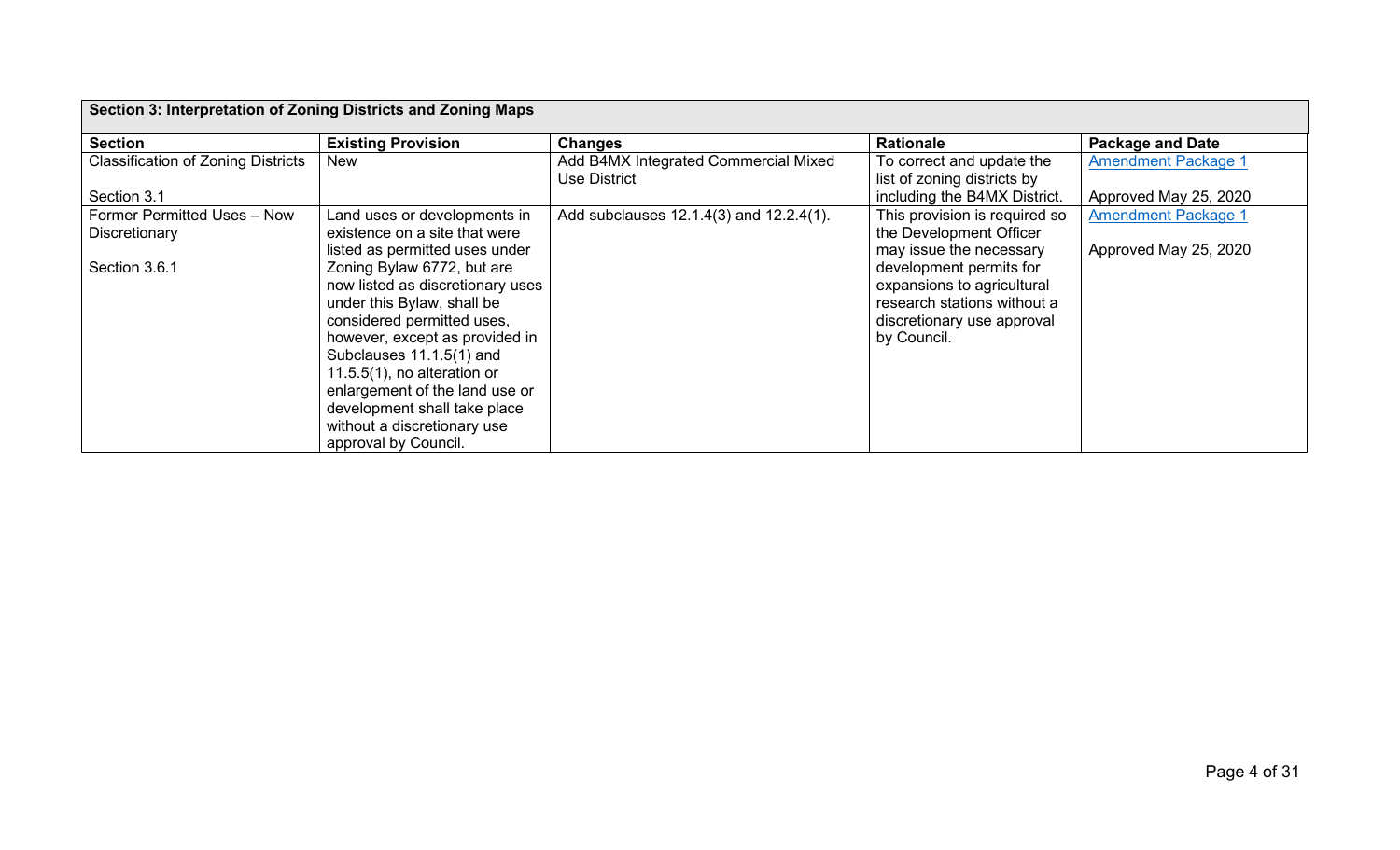| <b>Section 4: General Administration</b>                  |                                                                                                                                                                                            |                                                                                                                                                                                                                                                                                                                                                                                        |                                                                                        |                                                          |  |
|-----------------------------------------------------------|--------------------------------------------------------------------------------------------------------------------------------------------------------------------------------------------|----------------------------------------------------------------------------------------------------------------------------------------------------------------------------------------------------------------------------------------------------------------------------------------------------------------------------------------------------------------------------------------|----------------------------------------------------------------------------------------|----------------------------------------------------------|--|
| <b>Section</b>                                            | <b>Existing Provision</b>                                                                                                                                                                  | <b>Changes</b>                                                                                                                                                                                                                                                                                                                                                                         | <b>Rationale</b>                                                                       | <b>Package and Date</b>                                  |  |
| Developments Not Requiring a<br><b>Development Permit</b> | This section identifies the types<br>of development which do not<br>require a Development Permit                                                                                           | Add screen to this list.                                                                                                                                                                                                                                                                                                                                                               | For consistency as screens<br>are similar in nature to<br>fences, which do not require | <b>Amendment Package 3</b><br>Approved December 21, 2022 |  |
| Section 4.3.2                                             | including the erection of any<br>fence or gate.                                                                                                                                            |                                                                                                                                                                                                                                                                                                                                                                                        | a Development Permit.                                                                  |                                                          |  |
| <b>Minor Variance</b>                                     | The existing provisions do not<br>include specific requirements                                                                                                                            | Expand to include that in the Established<br>Neighbourhoods, for a change in use of an                                                                                                                                                                                                                                                                                                 | To provide flexibility for<br>development in Established                               | <b>Amendment Package 2</b>                               |  |
| Section 4.4.3                                             | for a change of use in<br>Established Neighbourhoods.                                                                                                                                      | existing building, a minor variance may be issued<br>for:<br>the minimum site area, width or depth;<br>$\blacksquare$<br>regulations pertaining to Parking and<br>п<br>Loading Space requirements;<br>site coverage; and, gross floor space ratio.<br>$\blacksquare$                                                                                                                   | Neighbourhoods for the<br>change of use of an existing<br>building.                    | Approved April 26, 2021                                  |  |
|                                                           | Minor variances shall only be<br>granted for applications for one<br>and two-unit dwellings, semi-<br>detached dwellings, mobile<br>homes and accessory buildings<br>to such developments. | Remove the requirement that minor variances<br>shall only be granted for applications for one and<br>two-unit dwellings, semi-detached dwellings,<br>mobile homes and accessory buildings to such<br>developments.<br>The conditions by which a minor variance can be<br>granted is not changing as such a minor variance<br>may only be granted for building setback<br>requirements. | To provide flexibility for<br>where a minor variance can<br>be applied.                | <b>Amendment Package 2</b><br>Approved April 26, 2021    |  |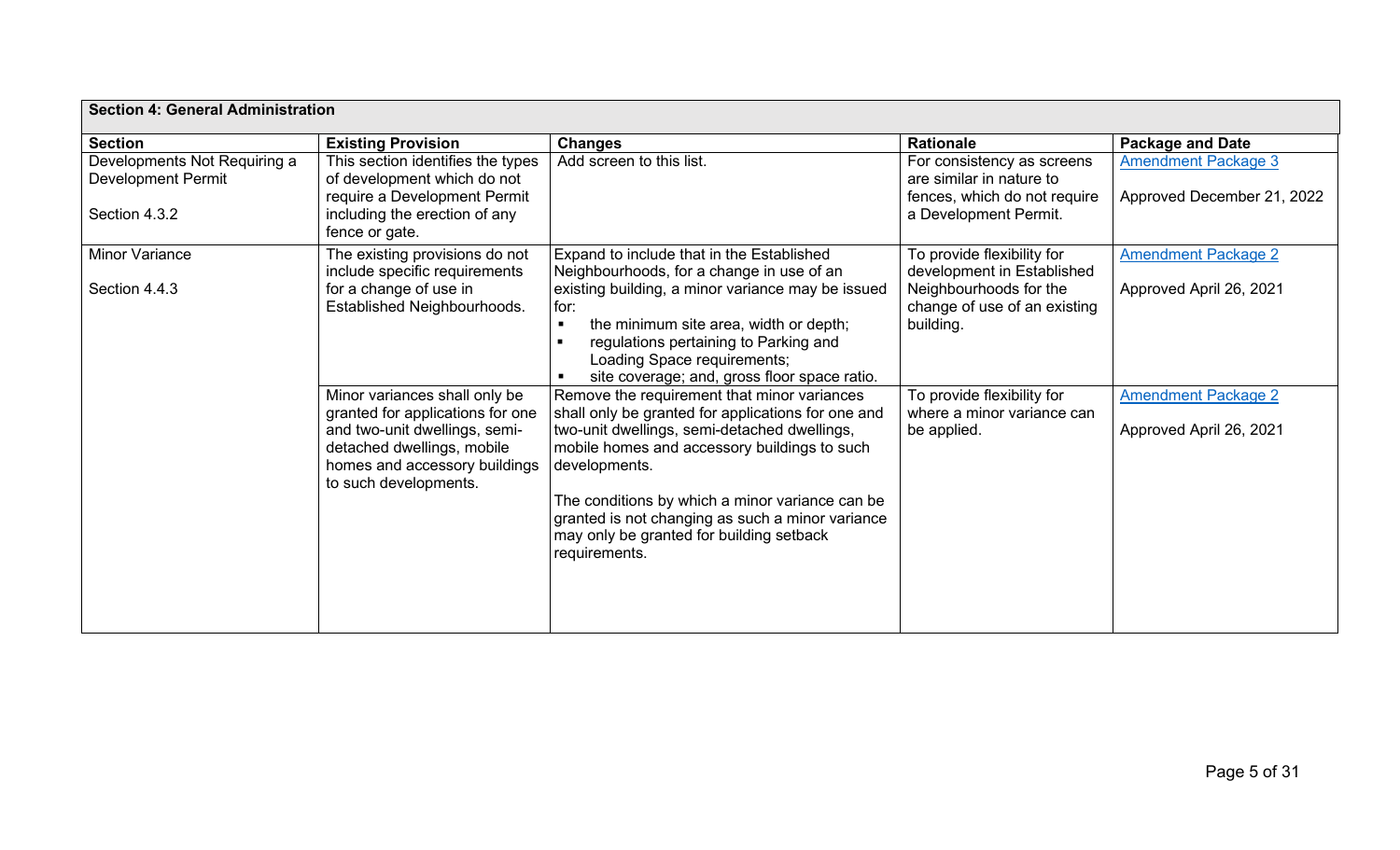| <b>Section 4: General Administration</b>                       |                                                                            |                                                                                                                                                                                                                                                                                                                                                                                                                                                                                                                                                                                                                                                                                                                                                                                                                                                    |                                                                                                                                                  |                                                                                      |
|----------------------------------------------------------------|----------------------------------------------------------------------------|----------------------------------------------------------------------------------------------------------------------------------------------------------------------------------------------------------------------------------------------------------------------------------------------------------------------------------------------------------------------------------------------------------------------------------------------------------------------------------------------------------------------------------------------------------------------------------------------------------------------------------------------------------------------------------------------------------------------------------------------------------------------------------------------------------------------------------------------------|--------------------------------------------------------------------------------------------------------------------------------------------------|--------------------------------------------------------------------------------------|
| <b>Discretionary Use Application</b><br>Process<br>Section 4.7 | This section identifies the<br>process and types of<br>discretionary uses. | Clarifying that all discretionary uses that are<br>delegated to Administration for approval are<br>considered as "Standard" applications;<br>Add the following to the list of uses which are<br>delegated to Administration:<br><b>Agricultural Research Stations</b><br>$\circ$<br>In the IB (Industrial Business) District -<br>$\circ$<br>Convenience Stores in conjunction<br>with service stations and car washes<br>In the FUD (Future Urban<br>$\circ$<br>Development) District - Recreational<br>vehicle and equipment storage and<br>passenger vehicle storage<br>In the RMTN and RMTN1<br>$\circ$<br>(Townhouse) Districts - Places of<br>Worship<br>In the MX1 (Mixed Use) District - One-<br>$\circ$<br>and two-unit and semidetached<br>dwellings<br>Edits required for clarity and consistency for<br>the discretionary use process. | Amend this section to<br>provide clarity and to add the<br>listed uses to the types of<br>uses which will be<br>considered by<br>Administration. | <b>Amendment Package 3</b><br>Approved December 21, 2022                             |
| <b>Discretionary Use Application</b><br>Process<br>Section 4.7 | This section identifies the<br>process and types of<br>discretionary uses. | Updated with new references for Day Care<br>(replacing Child Care Centres and Adult Day<br>Cares).                                                                                                                                                                                                                                                                                                                                                                                                                                                                                                                                                                                                                                                                                                                                                 | Replace definition with Day<br>Care and Day Care,<br>Residential.                                                                                | <b>Child Care and Adult Day Care</b><br><b>Facilities</b><br>Approved April 25, 2022 |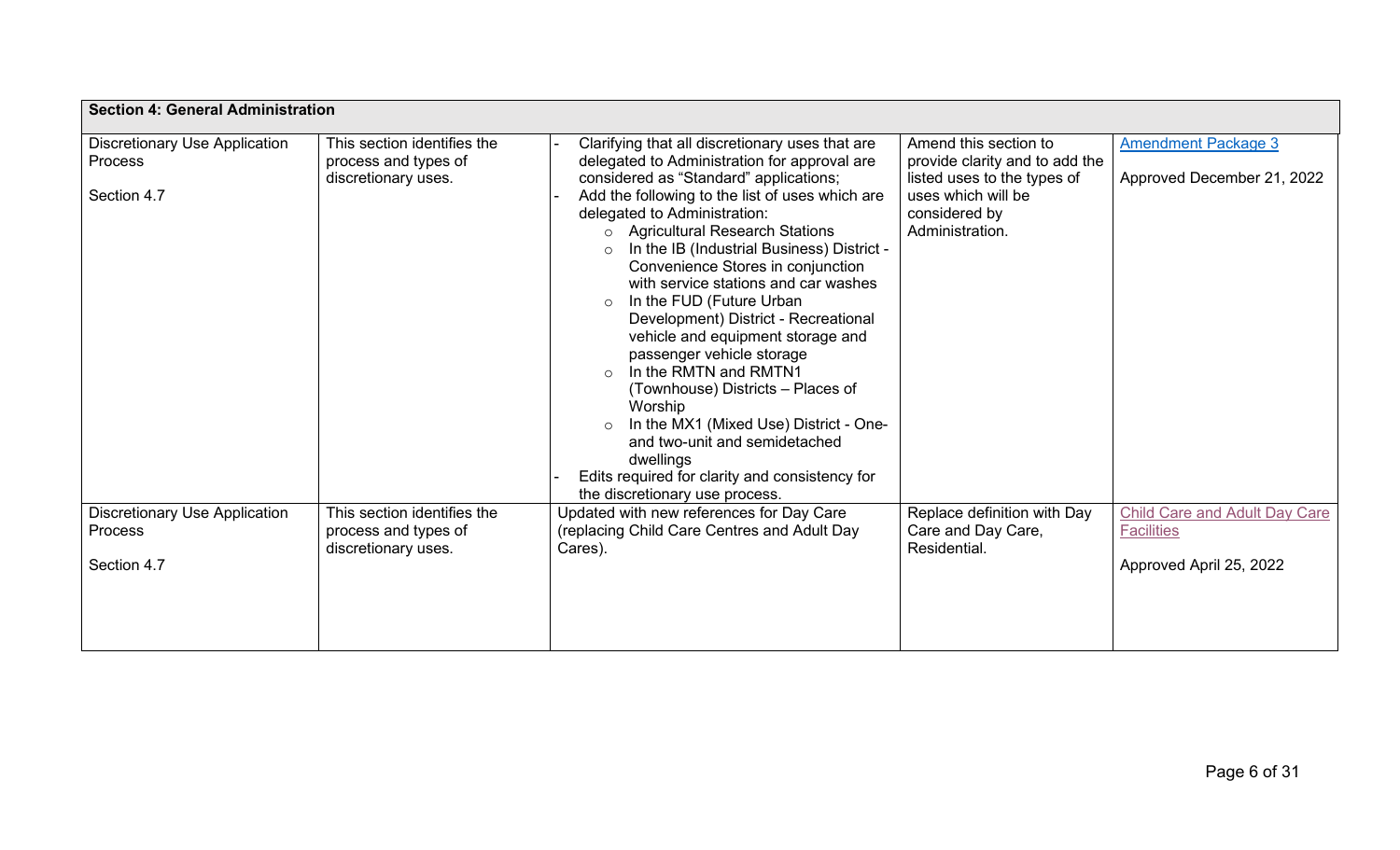| <b>Section 4: General Administration</b> |                                                                                                                                                     |  |                                                                                                                                                                                                                                                                       |                                                                                                                                                                                                                                        |                                       |  |
|------------------------------------------|-----------------------------------------------------------------------------------------------------------------------------------------------------|--|-----------------------------------------------------------------------------------------------------------------------------------------------------------------------------------------------------------------------------------------------------------------------|----------------------------------------------------------------------------------------------------------------------------------------------------------------------------------------------------------------------------------------|---------------------------------------|--|
| <b>Architectural Control District</b>    | The Zoning Bylaw contains                                                                                                                           |  | Updating the definitions pertaining to this                                                                                                                                                                                                                           | Amendments to the Zoning                                                                                                                                                                                                               | <b>Architectural Control District</b> |  |
| Applications                             | provisions with respect to the<br>membership of the Architectural                                                                                   |  | Section of the Zoning Bylaw.<br>Removing details regarding Committee                                                                                                                                                                                                  | Bylaw to enable the<br>proposed new structure of                                                                                                                                                                                       | <b>Amendments</b>                     |  |
| Section 4.10                             | <b>Control District Review</b><br>Committee and the review<br>process for development<br>applications in Architectural<br><b>Control Districts.</b> |  | structure from the Zoning Bylaw as this is not<br>typical Zoning Bylaw content<br>Clarification of when a Committee is required<br>to review an application and that the<br>Committee is advisory to Administration; and<br>Housekeeping amendments for this Section. | the ACD Review Committee<br>and the review process for<br>development applications in<br>ACDs. Review of<br>development applications<br>will continue to ensure<br>consistency with the City<br>Council approved design<br>guidelines. | September 27, 2021                    |  |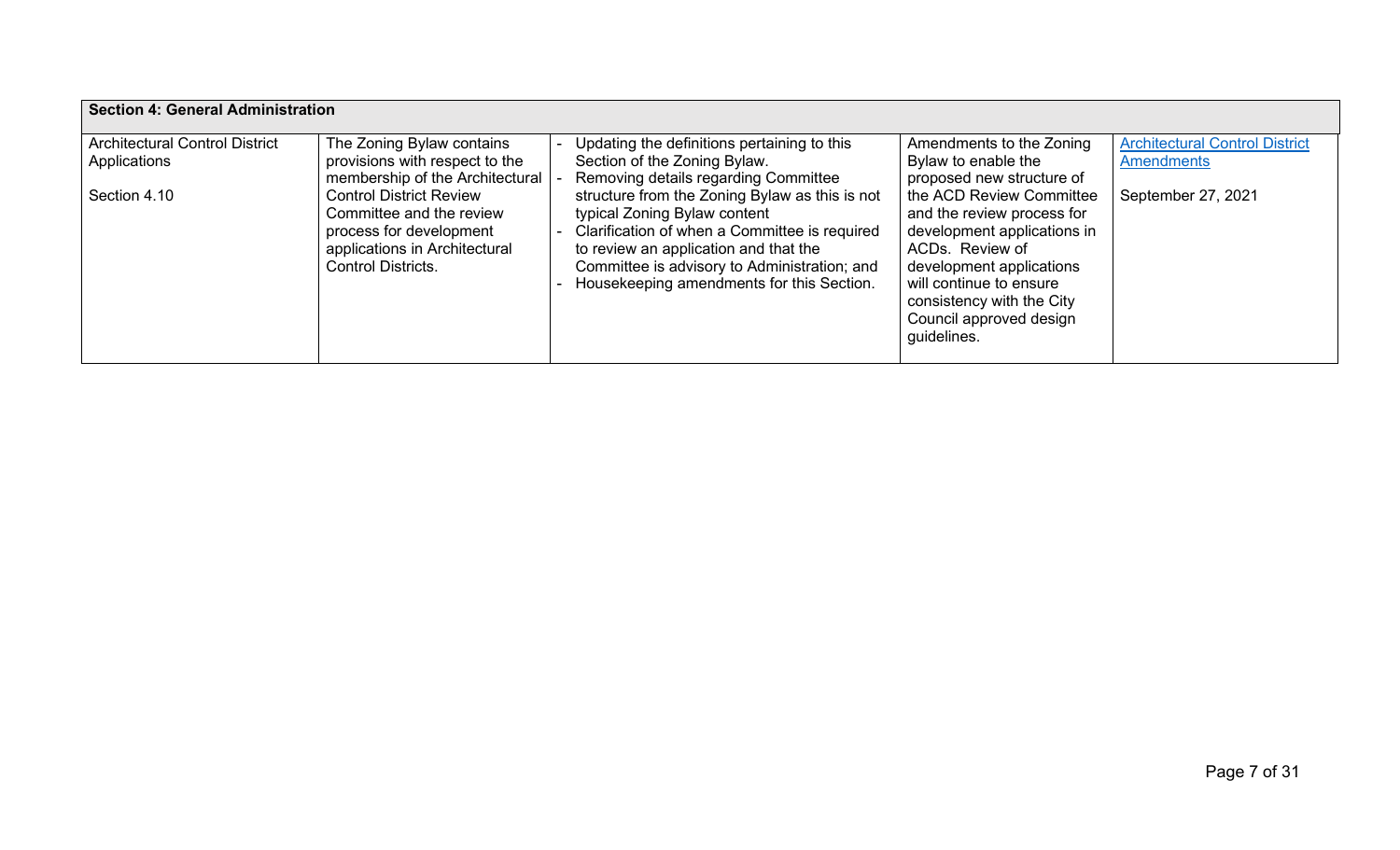| <b>Section 5: General Provisions</b>                        |                                                                                                                                                                                                                                                                                                                                                                              |                                                                                                                                                                                                    |                                                                                                                            |                                                          |  |
|-------------------------------------------------------------|------------------------------------------------------------------------------------------------------------------------------------------------------------------------------------------------------------------------------------------------------------------------------------------------------------------------------------------------------------------------------|----------------------------------------------------------------------------------------------------------------------------------------------------------------------------------------------------|----------------------------------------------------------------------------------------------------------------------------|----------------------------------------------------------|--|
| <b>Section</b>                                              | <b>Existing Provision</b>                                                                                                                                                                                                                                                                                                                                                    | <b>Changes</b>                                                                                                                                                                                     | <b>Rationale</b>                                                                                                           | <b>Package and Date</b>                                  |  |
| Developments<br>Subject to Airport<br>Zoning<br>Regulations | The Development Officer shall<br>determine if development permit<br>applications are subject to the<br>requirements outlined in Registered<br>Plan No. 88S00875 as provided by                                                                                                                                                                                               | Change "as may be appropriate" to "when<br>required".                                                                                                                                              | Clean up language.                                                                                                         | <b>Amendment Package 1</b><br>Approved May 25, 2020      |  |
| Section 5.1                                                 | Transport Canada or its designate.<br>Where a development permit<br>application is subject to the<br>Saskatoon Airport Zoning<br>Regulations, the applicant may be<br>required to seek the approval of<br>Transport Canada, the Saskatoon<br>Airport Authority, NavCanada and<br>such other agencies as may be<br>appropriate prior to a development<br>permit being issued. |                                                                                                                                                                                                    |                                                                                                                            |                                                          |  |
| Detached<br>Accessory<br><b>Buildings</b><br>Section 5.7    | This section provides provisions for<br>detached accessory buildings in any<br>R or M district, or in any B1, B1A,<br>B1B, B2 District or the DCD4<br>District.                                                                                                                                                                                                              | - Amend the regulation regarding total floor<br>area to ensure that the area of all detached<br>accessory buildings on the site is accounted<br>for.<br>Clarify the side yard setback for detached | Amend this section to provide clarity.                                                                                     | <b>Amendment Package 3</b><br>Approved December 21, 2022 |  |
|                                                             |                                                                                                                                                                                                                                                                                                                                                                              | accessory buildings on corner sites.                                                                                                                                                               |                                                                                                                            |                                                          |  |
|                                                             | Section (3) lists the districts where<br>regulations apply.                                                                                                                                                                                                                                                                                                                  | Add B1B to the list of districts in Section (3).                                                                                                                                                   | To permit accessory buildings and<br>structures in the B1B District for<br>consistency with other commercial<br>districts. | <b>Amendment Package 1</b><br>Approved May 25, 2020      |  |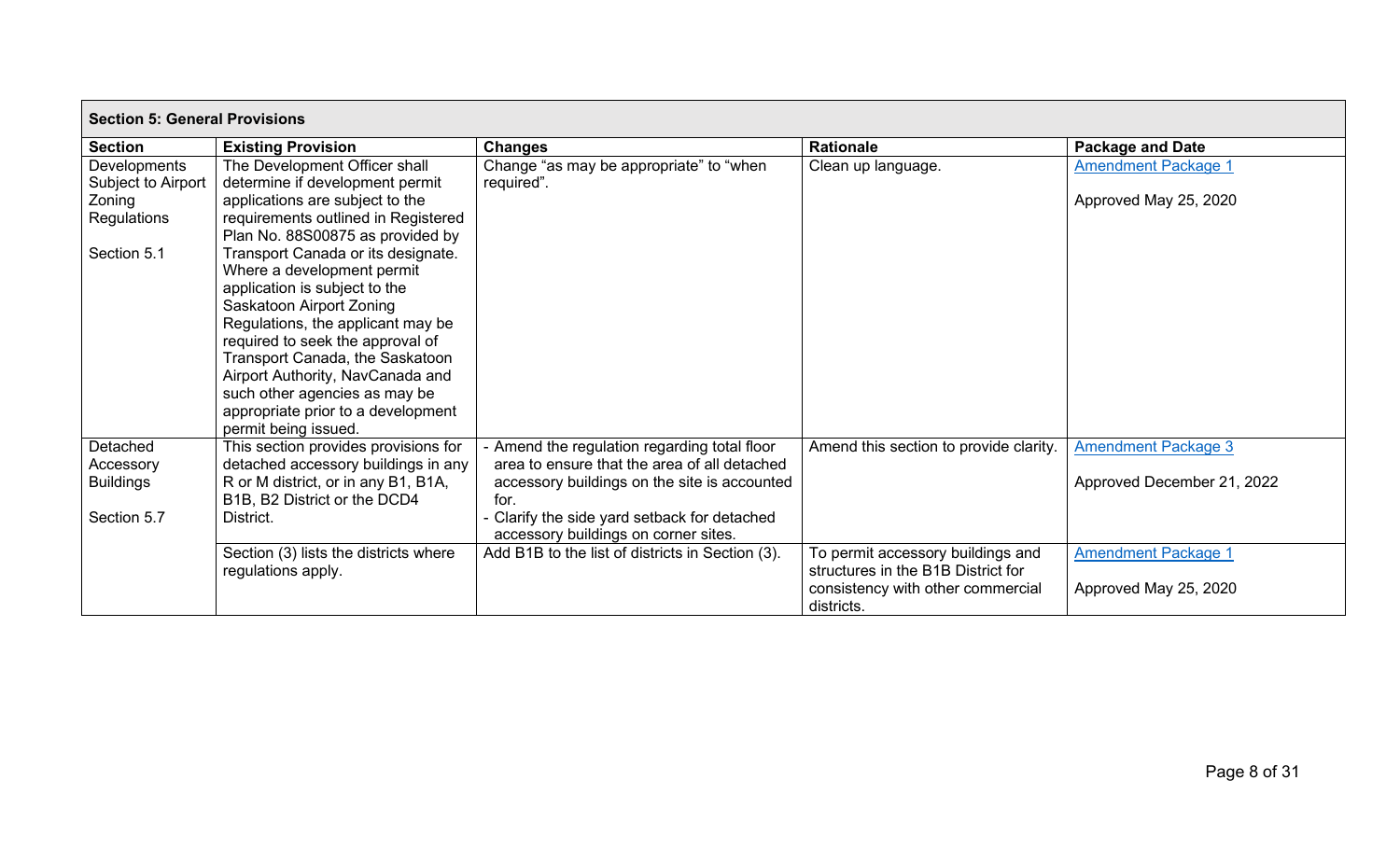| <b>Section 5: General Provisions</b>                                 |                                                                                                                                                                                                                                                                                                                                                                                             |                                                                                                                                                                                                                                                                                                                                                                                                      |                                                                                                                                                                                                                                                                                                   |                                                          |
|----------------------------------------------------------------------|---------------------------------------------------------------------------------------------------------------------------------------------------------------------------------------------------------------------------------------------------------------------------------------------------------------------------------------------------------------------------------------------|------------------------------------------------------------------------------------------------------------------------------------------------------------------------------------------------------------------------------------------------------------------------------------------------------------------------------------------------------------------------------------------------------|---------------------------------------------------------------------------------------------------------------------------------------------------------------------------------------------------------------------------------------------------------------------------------------------------|----------------------------------------------------------|
| Detached<br>Accessory<br><b>Buildings</b><br>Section 5.7             | Where a building on a site is<br>attached to a principal building by a<br>solid roof or by structural rafters,<br>and where the solid roof or rafters<br>extend at least one third of the<br>length of the building wall that is<br>common with the principal building,<br>the building is deemed to be part of<br>the principal building and is not an<br>accessory building or structure. | Clarify language with regards to rafters.                                                                                                                                                                                                                                                                                                                                                            | Ensure that connection between an<br>accessory building and a principal<br>building is a structural connection.<br>Will require a building permit and be<br>able to carry a snow load.                                                                                                            | <b>Amendment Package 1</b><br>Approved May 25, 2020      |
| Permitted<br>Obstructions in<br><b>Required Yards</b><br>Section 5.8 | This section provides provisions for<br>permitted obstructions in required<br>yards.                                                                                                                                                                                                                                                                                                        | - Add a provision for a landing of a<br>maximum of $2.5m^2$ ;<br>- Add accessibility ramps and wheelchair<br>lifts to be located in all required yards;<br>Increase the height in the front yard above<br>grade for raised patios and decks to 0.6m<br>from $0.4m$ :<br>Clarify that canopies and balconies refers<br>to cantilevered balconies; and,<br>Edits required for clarity and consistency. | Amend this section to provide clarity<br>and consistency with other sections<br>of the Zoning Bylaw.<br>Add a provision to structures<br>required for access for persons with<br>disabilities.                                                                                                    | <b>Amendment Package 3</b><br>Approved December 21, 2022 |
|                                                                      | The permitted obstruction of<br>balconies into a required side yard<br>by up to 1.8m, or 25% of the width<br>of the required side yard, whichever<br>is lesser.                                                                                                                                                                                                                             | It is proposed that the requirement for 25% of<br>the width of the required side yard not apply<br>to sites where the side yard flanks a street or<br>registered lane.                                                                                                                                                                                                                               | The current provision does not make<br>a distinction for side yards that are<br>along an intervening lane or a<br>flanking street on a corner site<br>where there could be additional<br>flexibility for the size of a balcony.<br>Sites would still be required to meet<br>the 1.8m requirement. | <b>Amendment Package 2</b><br>Approved April 26, 2021    |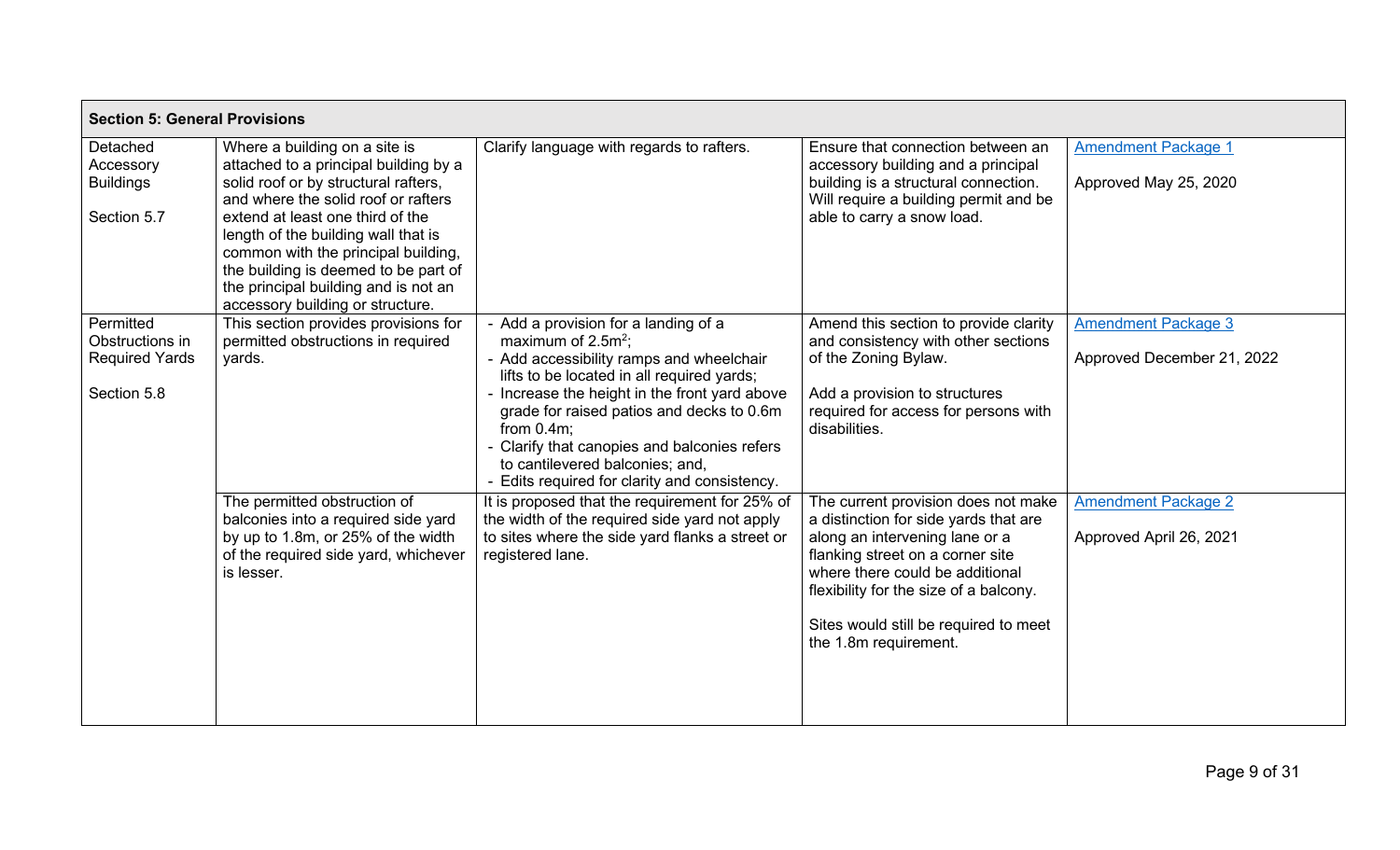| <b>Section 5: General Provisions</b>            |                                                                                                                                               |                                                                                                                                                                                                       |                                                                                                                                                                                                                                                                                                                                                      |                                                          |  |
|-------------------------------------------------|-----------------------------------------------------------------------------------------------------------------------------------------------|-------------------------------------------------------------------------------------------------------------------------------------------------------------------------------------------------------|------------------------------------------------------------------------------------------------------------------------------------------------------------------------------------------------------------------------------------------------------------------------------------------------------------------------------------------------------|----------------------------------------------------------|--|
| <b>Building Height</b><br>Section 5.11          | Roof coverage be applied to<br>mechanical penthouses only.                                                                                    | Add language that roof area coverage applied<br>to enclosed mechanical penthouses only.                                                                                                               | To provide clarity that the existing<br>provision applies to enclosed<br>mechanical penthouses only.                                                                                                                                                                                                                                                 | <b>Amendment Package 2</b><br>Approved April 26, 2021    |  |
|                                                 | No screening requirement for<br>mechanical equipment.<br>No requirement for stair/elevator<br>structures that provide access to<br>roof tops. | Add a screening requirement for mechanical<br>equipment.<br>Add that height limitations do not apply to<br>stair and elevator structures that provide<br>access to roof tops.                         | To ensure that mechanical<br>equipment is adequately screened.<br>Stair and elevator structures for<br>access to roof tops were not<br>previously included in the Bylaw,<br>however these structures were<br>considered by Administration to be<br>exempt from building height<br>requirements. This amendment will<br>align with current practices. |                                                          |  |
| Fences<br>Section 5.13 (3)                      | This section states the districts in<br>which the provisions regarding<br>fences do not apply.                                                | Remove the Downtown Commercial (B6)<br>District.                                                                                                                                                      | This amendment would require that<br>development in the Downtown<br>Commercial (B6) District meet the<br>requirements for fences. This would<br>prevent incompatible fence<br>structures that could create aesthetic<br>and safety concerns and aligns with<br>the Zoning Bylaw definition of "active<br>frontage" which discourages high<br>fences. | <b>Amendment Package 3</b><br>Approved December 21, 2022 |  |
| Home Based<br><b>Businesses</b><br>Section 5.29 | This section outlines the required<br>parking for home based businesses.                                                                      | Amend this section to clarify that required<br>parking shall be located on a surfaced<br>parking area consisting of gravel, asphalt or<br>concrete to the satisfaction of the<br>Development Officer. | This amendment will mirror the<br>language for the parking<br>requirement for secondary suites.                                                                                                                                                                                                                                                      | <b>Amendment Package 3</b><br>Approved December 21, 2022 |  |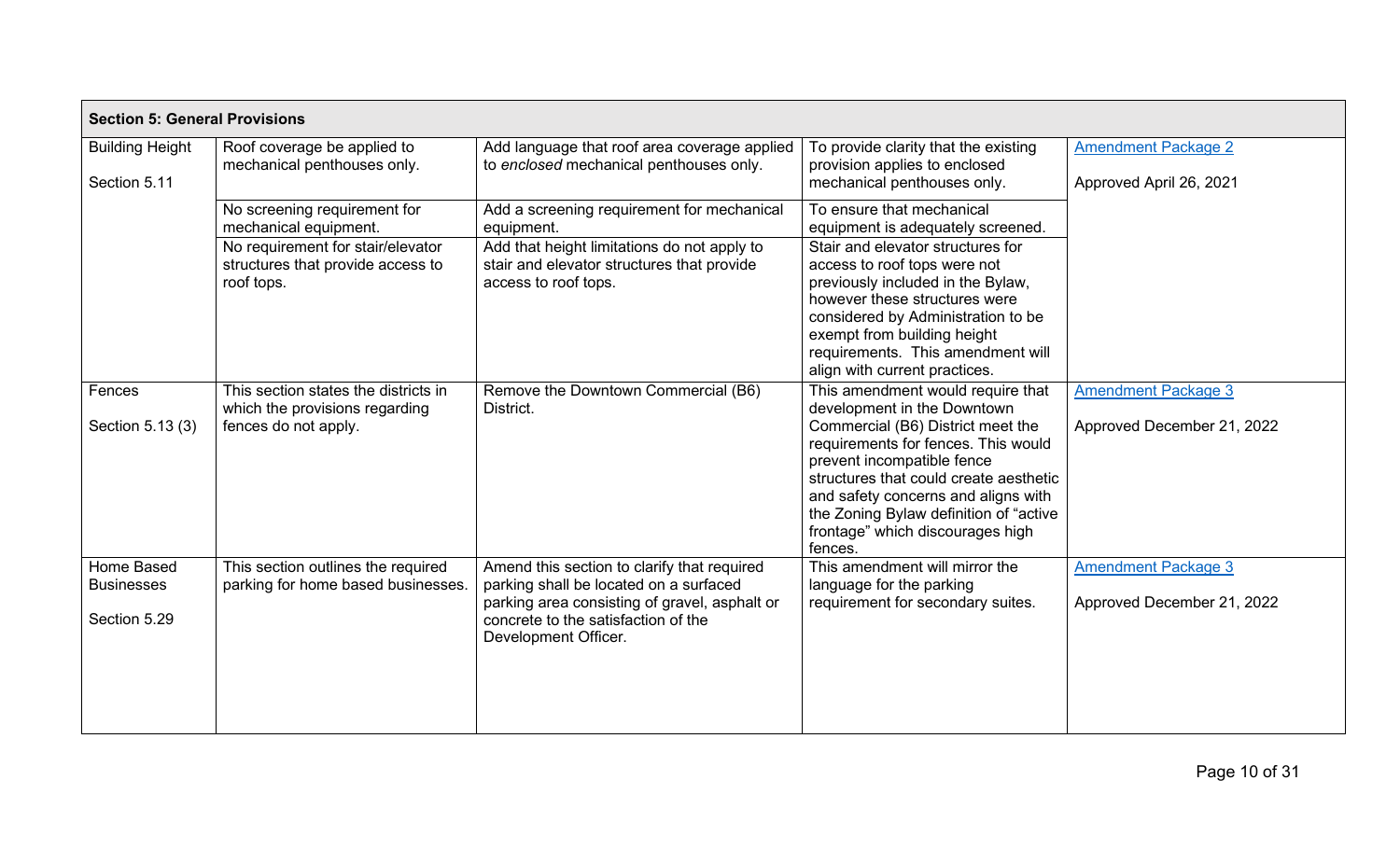| <b>Section 5: General Provisions</b>       |                                                                                                                      |                                                                                                                                                                                                       |                                                                                                                                                                                                                                                                        |                                                          |
|--------------------------------------------|----------------------------------------------------------------------------------------------------------------------|-------------------------------------------------------------------------------------------------------------------------------------------------------------------------------------------------------|------------------------------------------------------------------------------------------------------------------------------------------------------------------------------------------------------------------------------------------------------------------------|----------------------------------------------------------|
| Secondary<br><b>Suites</b><br>Section 5.30 | This section outlines the required<br>parking for secondary suites.                                                  | Amend this section to clarify that required<br>parking shall be located on a surfaced<br>parking area consisting of gravel, asphalt or<br>concrete to the satisfaction of the<br>Development Officer. | Clarification regarding materials for<br>parking space requirements.                                                                                                                                                                                                   | <b>Amendment Package 3</b><br>Approved December 21, 2022 |
|                                            | Minimum gross floor area of the<br>principal building, including the area<br>of the basement, be 100m <sup>2</sup> . | Remove the minimum gross floor area for the<br>principal building.                                                                                                                                    | Size of a proposed secondary suite<br>will be required to meet the existing<br>provision that the secondary suite<br>shall occupy no more than 40% of<br>the gross floor area of a dwelling,<br>including the area of the basement,<br>will continue to apply.         | <b>Amendment Package 2</b><br>Approved April 26, 2021    |
|                                            | The maximum size of a secondary<br>suite is $65m^2$ .                                                                | Increase maximum size to 80m <sup>2</sup> .                                                                                                                                                           | To align the maximum size with the<br><b>National Building Code.</b>                                                                                                                                                                                                   |                                                          |
|                                            | No more than three persons to<br>occupy a secondary suite.                                                           | Remove the requirement for no more than<br>three persons to occupy a secondary suite.                                                                                                                 | This requirement is not enforced and<br>will provide flexibility for the number<br>of residents in a secondary suite.                                                                                                                                                  |                                                          |
|                                            | That the parking space for<br>secondary suites be paved.                                                             | Remove the requirement for the parking<br>space to be paved however, it will still require<br>demarcation and appropriate curbing.                                                                    | Paving a parking space for a<br>secondary suite has proven to be<br>cost prohibitive and is not<br>appropriate in some areas where<br>paved parking for dwellings is not<br>the norm. This will also reduce the<br>number of appeals received for<br>secondary suites. |                                                          |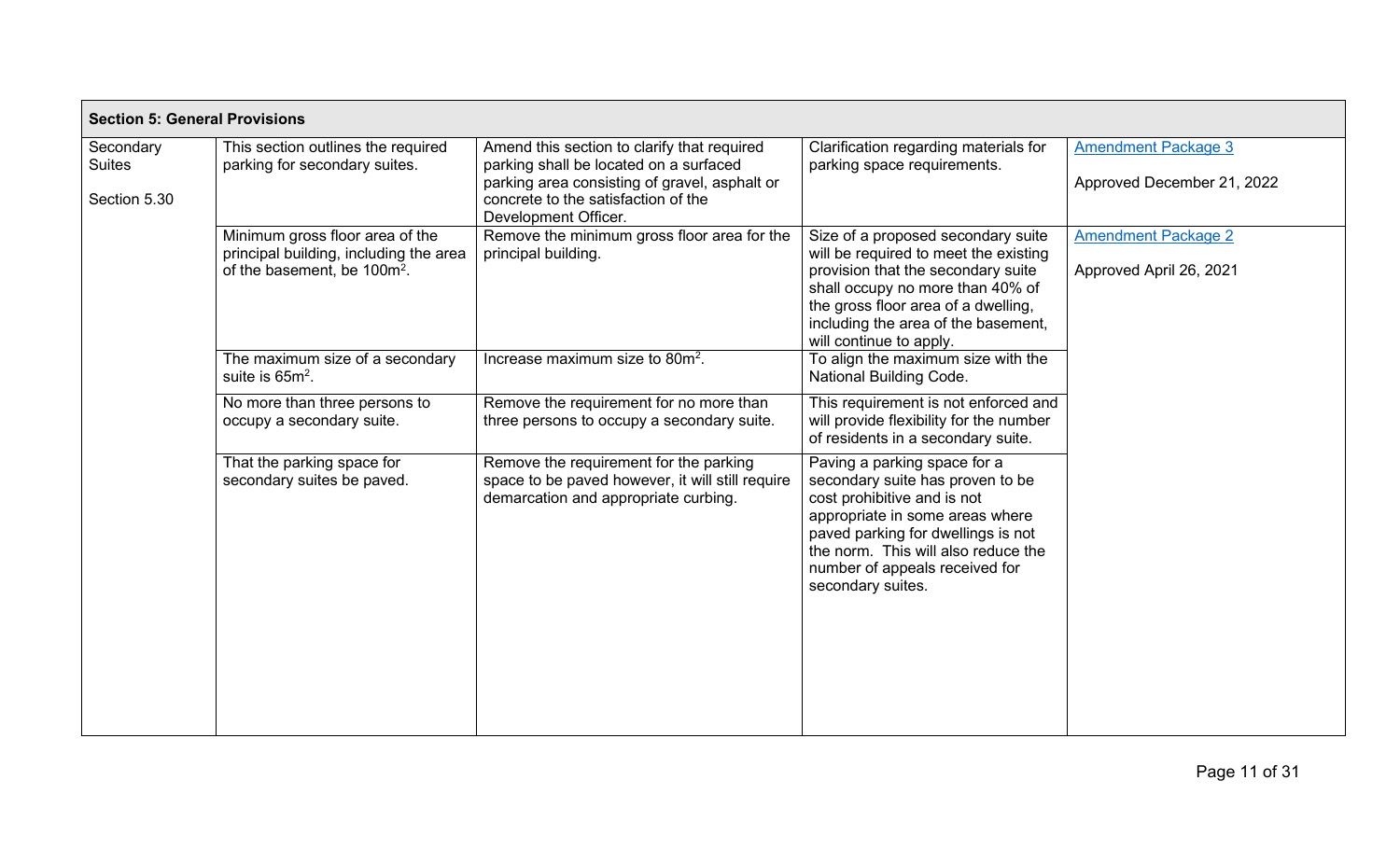| <b>Section 5: General Provisions</b>                                                              |                                                                                           |                                                                                                                                                                                                                    |                                                                                                                                                                                                                              |                                                                                      |
|---------------------------------------------------------------------------------------------------|-------------------------------------------------------------------------------------------|--------------------------------------------------------------------------------------------------------------------------------------------------------------------------------------------------------------------|------------------------------------------------------------------------------------------------------------------------------------------------------------------------------------------------------------------------------|--------------------------------------------------------------------------------------|
| Secondary<br><b>Suites</b><br>Section 5.30                                                        | None                                                                                      | Secondary suites shall not be located in one-<br>unit dwellings located within a dwelling group                                                                                                                    | Secondary Suites are an accessory<br>use to a one-unit dwelling however<br>this does not apply within a dwelling<br>group where the building form is<br>one-unit dwellings.<br>If the units are proposed at the onset        | <b>Amendment Package 2</b><br>Approved April 26, 2021                                |
|                                                                                                   |                                                                                           |                                                                                                                                                                                                                    | of the project and if all other<br>requirements are met, they would be<br>allowed however they would not be<br>considered a secondary suite under<br>the Zoning Bylaw regulations.                                           |                                                                                      |
|                                                                                                   |                                                                                           | The principal dwelling shall have direct<br>access to the mechanical room without<br>having to access the secondary suite.                                                                                         | The definition of a secondary suite<br>refers to a self contained unit. If the<br>mechanical room which services<br>both the secondary suite and the<br>principal dwelling is in the suite then<br>it is not self-contained. | <b>Amendment Package 1</b><br>Approved May 25, 2020                                  |
|                                                                                                   |                                                                                           |                                                                                                                                                                                                                    | This is currently a practice required<br>by Administration. This amendment<br>will formalize the requirement in the<br>Zoning Bylaw.                                                                                         |                                                                                      |
| <b>Child Care</b><br>Centres and Pre-<br>schools<br>(renamed to Day<br>Cares and Pre-<br>schools) | This section outlines general<br>provisions for child care facilities<br>and pre-schools. | Clarify where a day care is not permitted<br>as a principal use.<br>Amend the outdoor play space requirement<br>for facilties where children 13 and under<br>are present to align with provincial<br>requirements. | Amended regulations for child care<br>and adult day care facilities to<br>address stakeholder feedback, align<br>regulations with provincial legislation<br>and remove redundancies.                                         | <b>Child Care and Adult Day Care</b><br><b>Facilities</b><br>Approved April 25, 2022 |
| Section 5.32                                                                                      |                                                                                           |                                                                                                                                                                                                                    |                                                                                                                                                                                                                              |                                                                                      |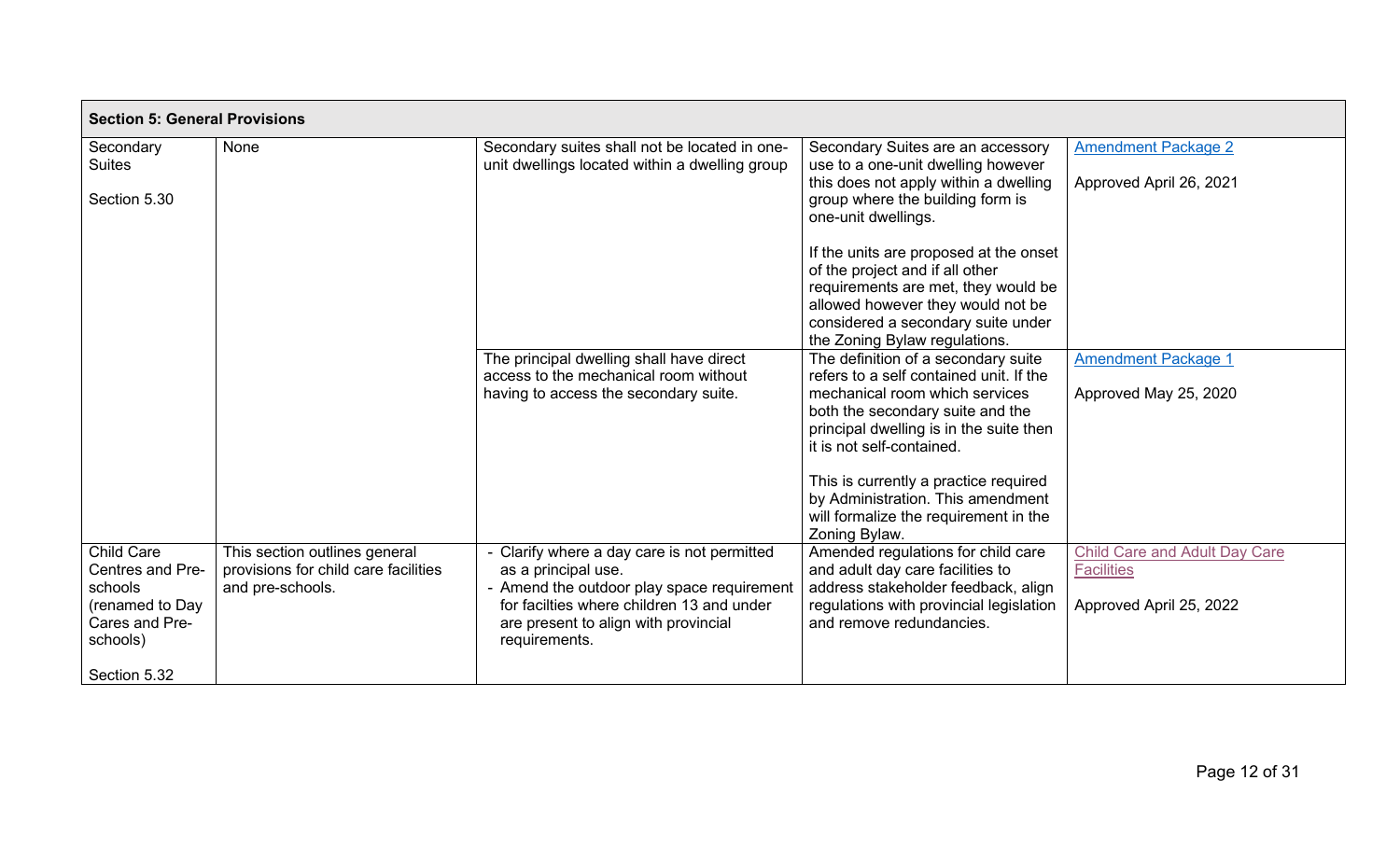| <b>Section 5: General Provisions</b>                                                        |                                                                                                                                                                                                                                |                                                                                                                                                                                                                                                                                                                                                              |                                                                                                                                                                                              |                                                                                      |
|---------------------------------------------------------------------------------------------|--------------------------------------------------------------------------------------------------------------------------------------------------------------------------------------------------------------------------------|--------------------------------------------------------------------------------------------------------------------------------------------------------------------------------------------------------------------------------------------------------------------------------------------------------------------------------------------------------------|----------------------------------------------------------------------------------------------------------------------------------------------------------------------------------------------|--------------------------------------------------------------------------------------|
| <b>Family Child</b><br>Care Homes<br>(renamed to Day<br>Cares,<br>Residential)              | This section outlines general<br>provisions for Family Child Care<br>Homes.                                                                                                                                                    | Allow for up to 12 individuals in care<br>including individuals to whom care is being<br>provided who are resident in the dwelling.                                                                                                                                                                                                                          | Amended regulations for child care<br>and adult day care facilities to<br>address stakeholder feedback, align<br>regulations with provincial legislation<br>and remove redundancies.         | <b>Child Care and Adult Day Care</b><br><b>Facilities</b><br>Approved April 25, 2022 |
| Section 5.33<br><b>Adult Day Cares</b><br>Section 5.35                                      | This section outlines general<br>provisions for Adult Day Cares.                                                                                                                                                               | Repeal                                                                                                                                                                                                                                                                                                                                                       | Amended regulations for child care<br>and adult day care facilities to<br>address stakeholder feedback, align<br>regulations with provincial legislation<br>and remove redundancies.         | <b>Child Care and Adult Day Care</b><br><b>Facilities</b><br>Approved April 25, 2022 |
| Garden and<br><b>Garage Suites</b><br>Section 5.43                                          | This section requires hard surfacing<br>for required parking spaces.<br>This section states that the<br>preferred location of the main<br>entrance is directly accessible and<br>visible from the lane where a lane<br>exists. | Amend this section to clarify that required<br>parking shall be located on a surfaced<br>parking area consisting of gravel, asphalt or<br>concrete to the satisfaction of the<br>Development Officer.<br>Amend this section to require the main<br>entrance to be directly accessible and visible<br>from the lane where a lane exists and when<br>suitable. | This amendment will mirror the<br>language for the parking<br>requirement for secondary suites.<br>This amendment will clarify the<br>requirements for the location of the<br>main entrance. | <b>Amendment Package 3</b><br>Approved December 21, 2022                             |
| <b>Municipal Public</b><br><b>Works Yards</b><br><b>New Section</b>                         | None                                                                                                                                                                                                                           | Add general provisions for municipal public<br>works yards.                                                                                                                                                                                                                                                                                                  | To provide general provisions for<br>municipal public works yards - Type<br>$I, II$ and $III.$                                                                                               | <b>Amendment Package 1</b><br>Approved May 25, 2020                                  |
| Location and<br>Screening<br>Requirements for<br>Backup<br>Generators<br><b>New Section</b> | None                                                                                                                                                                                                                           | Backup Generators (1) Backup generators<br>that are located outside of a building in any<br>district shall be landscaped or screened from<br>the view of adjacent streets and properties to<br>the satisfaction of the Development Officer;<br>(2) Backup generators shall not be located in<br>the required front yard.                                     | Backup generators located outside<br>in any zoning district must be<br>concealed from the public's view.                                                                                     | <b>Amendment Package 1</b><br>Approved May 25, 2020                                  |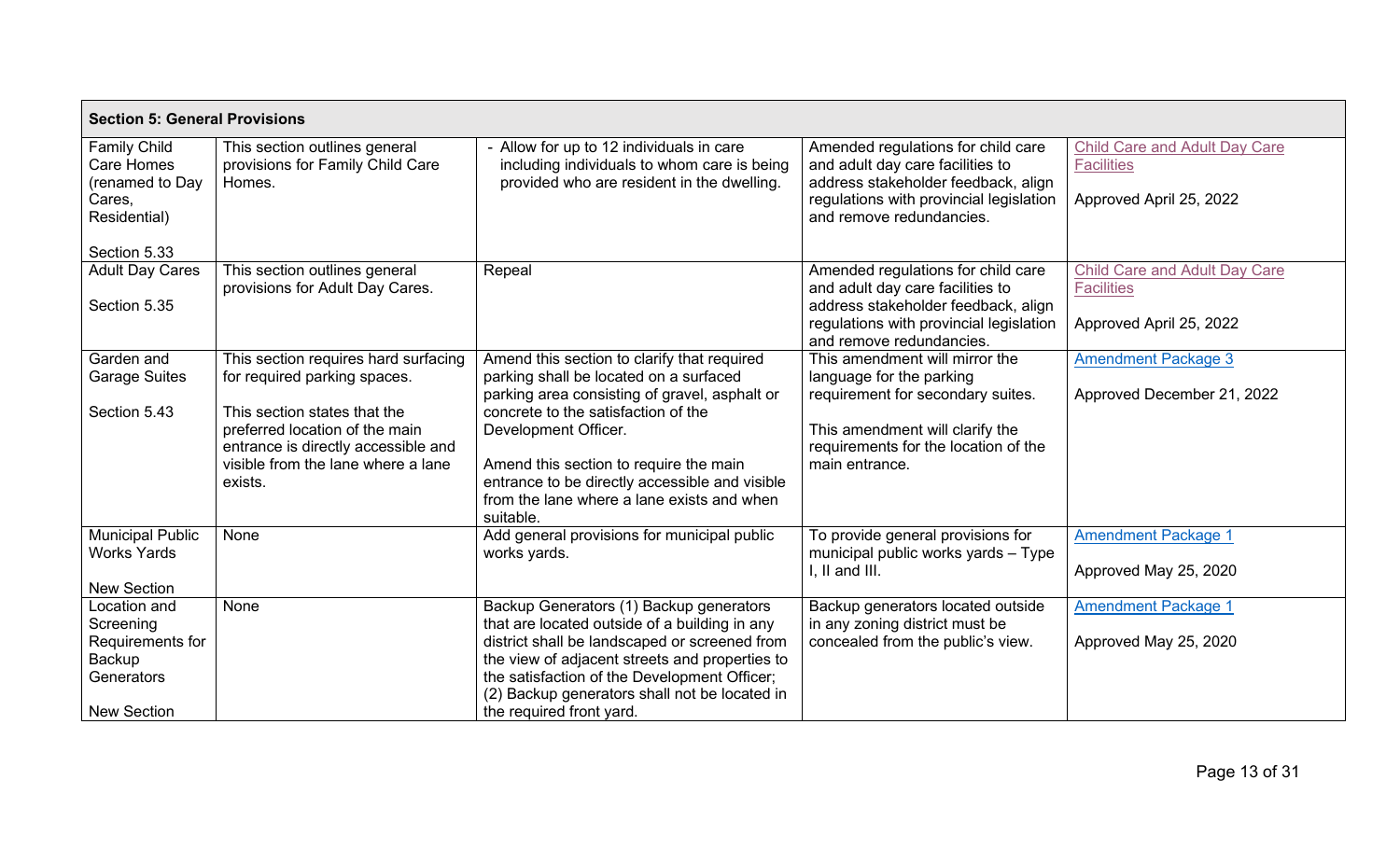| <b>Section 5: General Provisions</b> |      |                                                                                                                                                                |                                                                             |                            |  |
|--------------------------------------|------|----------------------------------------------------------------------------------------------------------------------------------------------------------------|-----------------------------------------------------------------------------|----------------------------|--|
| Screening                            | None | This amendment will consolidate and clarify<br>screening requirements into one section of                                                                      | This amendment will provide for<br>easier administration and                | <b>Amendment Package 3</b> |  |
| <b>New Section</b>                   |      | the Zoning Bylaw including provisions<br>currently within the Building Height (Section<br>5.11) and Landscaping (Section 7.0) sections<br>of the Zoning Bylaw. | understanding of screening<br>requirements.<br>This amendment will also add | Approved December 21, 2022 |  |
|                                      |      | In addition, this amendment will require<br>privacy screens or similar structures in a rear                                                                    | provisions for privacy screens.                                             |                            |  |
|                                      |      | yard to meet the height and yard<br>requirements as if it were a detached                                                                                      |                                                                             |                            |  |
|                                      |      | accessory building. This amendment would<br>also require privacy screens or similar                                                                            |                                                                             |                            |  |
|                                      |      | structures located outside of a required front<br>or side yard to comply with the height<br>requirements of the relevant district.                             |                                                                             |                            |  |
| Corner-Cutoffs                       | None | Add a new section to provide clarification for<br>how front yard corner-cutoffs are managed in                                                                 | To clarify how to measure a front<br>yard setback for a dwelling unit on a  | <b>Amendment Package 2</b> |  |
| <b>New Section</b>                   |      | R1A, R1B and R2 Districts, including<br>illustrations.                                                                                                         | site with a front yard corner-cutoff in<br>the R1A, R1B and R2 Districts.   | Approved April 26, 2021    |  |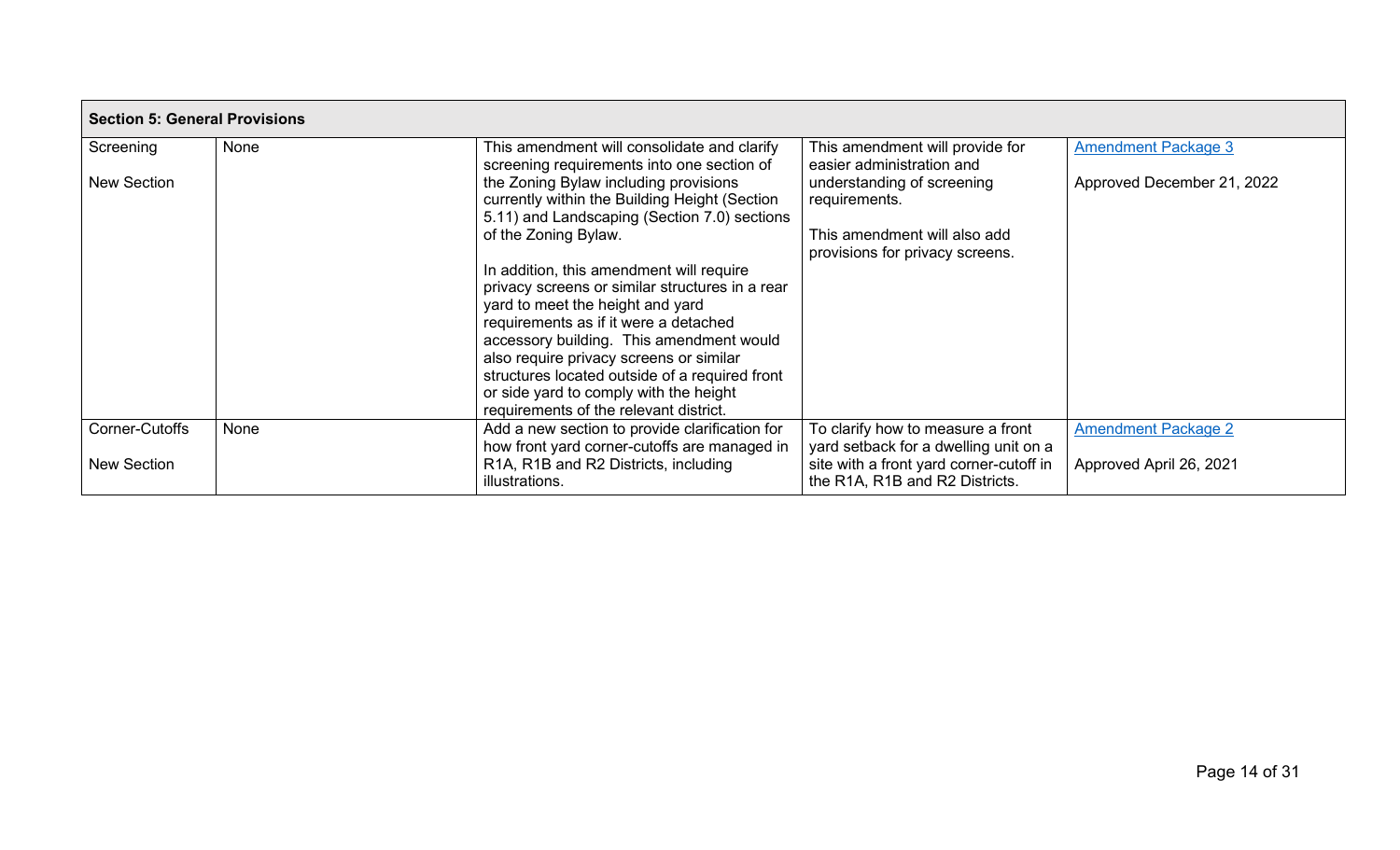| <b>Section 5: General Provisions</b> |      |                                                |                                     |                            |
|--------------------------------------|------|------------------------------------------------|-------------------------------------|----------------------------|
| Development in                       | None | This amendment will add a new section that     | This new section will mirror the    | <b>Amendment Package 3</b> |
| Proximity to Rail                    |      | development in proximity to rail yards or rail | language in the Official Community  |                            |
| Lines                                |      | lines should be consistent with the Guidelines | Plan that development in proximity  | Approved December 21, 2022 |
|                                      |      | for New Development in Proximity to Railway    | to a rail line should be consistent |                            |
| <b>New Section</b>                   |      | Operations prepared for the Federation of      | with the Guidelines for New         |                            |
|                                      |      | Canadian Municipalities and the Railway        | Development in Proximity to Railway |                            |
|                                      |      | Association of Canada.                         | Operations prepared for the         |                            |
|                                      |      |                                                | <b>Federation of Canadian</b>       |                            |
|                                      |      |                                                | Municipalities and the Railway      |                            |
|                                      |      |                                                | Association of Canada.              |                            |
|                                      |      |                                                |                                     |                            |
|                                      |      |                                                | A process guide to support          |                            |
|                                      |      |                                                | developments which are required to  |                            |
|                                      |      |                                                | meet these guidelines has been      |                            |
|                                      |      |                                                | developed and is posted on the      |                            |
|                                      |      |                                                | City's website.                     |                            |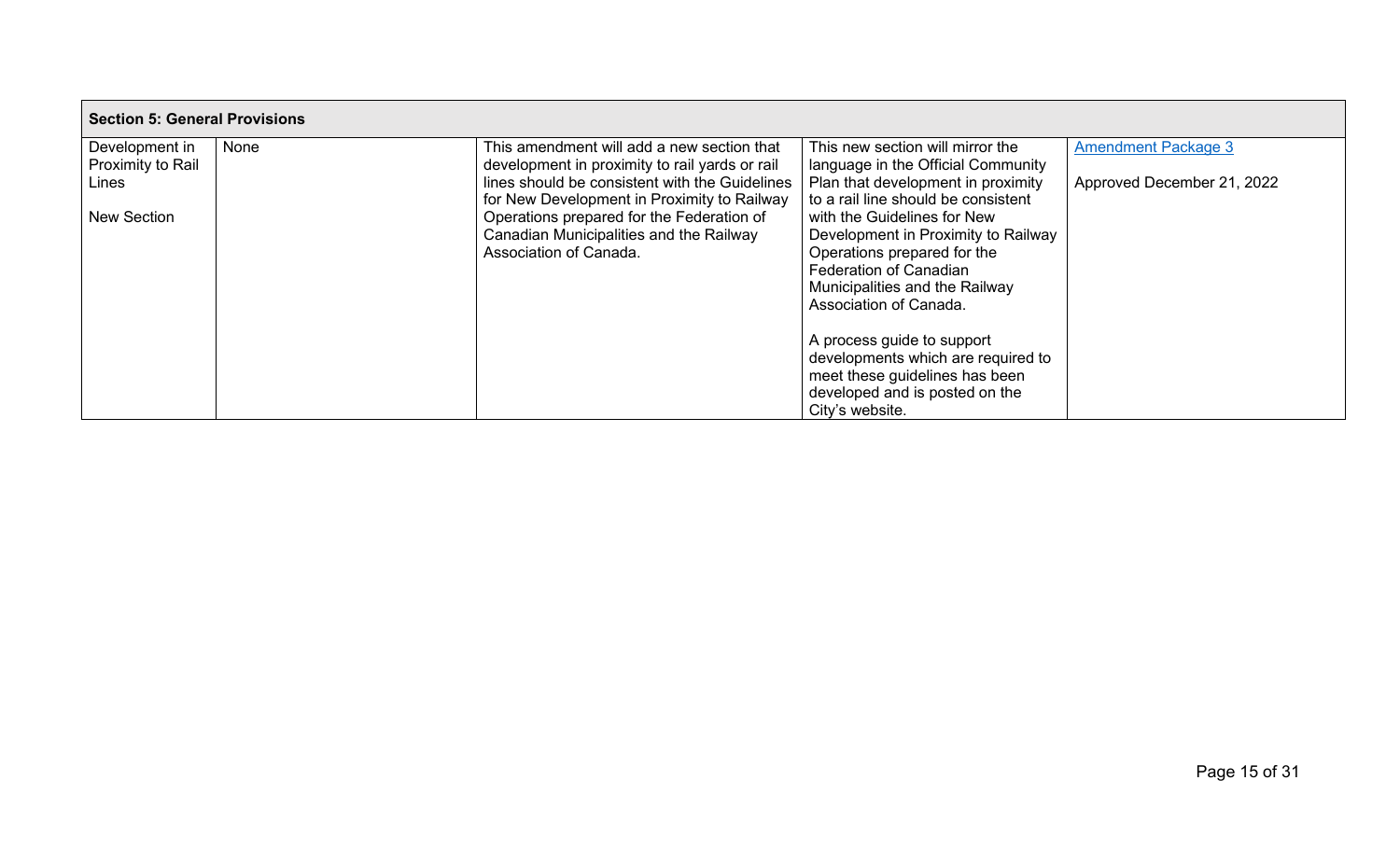| <b>Section 6: Parking</b>                                                              |                                                                                                                                                                                               |                                                                                                                            |                      |                                                                                                                                                                                                                                                                                                                                                                  |                                                                                                                                                                                                                                          |                                                             |
|----------------------------------------------------------------------------------------|-----------------------------------------------------------------------------------------------------------------------------------------------------------------------------------------------|----------------------------------------------------------------------------------------------------------------------------|----------------------|------------------------------------------------------------------------------------------------------------------------------------------------------------------------------------------------------------------------------------------------------------------------------------------------------------------------------------------------------------------|------------------------------------------------------------------------------------------------------------------------------------------------------------------------------------------------------------------------------------------|-------------------------------------------------------------|
| <b>Section</b>                                                                         | <b>Existing Provision</b>                                                                                                                                                                     |                                                                                                                            | <b>Changes</b>       |                                                                                                                                                                                                                                                                                                                                                                  | <b>Rationale</b>                                                                                                                                                                                                                         | <b>Package and Date</b>                                     |
| <b>Remote Parking</b><br>Section 6.1(4) and<br>6.4(1)                                  |                                                                                                                                                                                               | This section requires that all<br>required parking must be<br>located on the same site as<br>the principal building or use |                      | Add the Broadway Commercial (B5B),<br>Riversdale Commercial (B5C) and Mixed<br>Use (MX1) Districts to the list of districts<br>where remote parking may be used to meet                                                                                                                                                                                          | Remote parking is permitted in the B5 District.<br>This amendment will align the remote parking<br>option with B5 for the B5B and B5C Districts. It<br>will also provide flexibility for the parking<br>requirement in the MX1 District. | <b>Amendment Package 3</b><br>Approved December 21,<br>2022 |
| <b>General Regulations for</b><br>Parking, Loading and<br><b>Vehicular Circulation</b> | except in certain districts.<br>the parking requirement.<br>It is recommended the following table be included in the Zoning Bylaw.<br>Draft proposed new content is shown in <i>italics</i> . |                                                                                                                            |                      |                                                                                                                                                                                                                                                                                                                                                                  | Stakeholders provided feedback that 6.0m door<br>widths are not practical in all circumstances and<br>that greater flexibility is needed to allow for two                                                                                | <b>Amendment Package 2</b><br>Approved April 26, 2021       |
| Areas<br>Section 6.2(2)                                                                | Parking<br>Angle in<br><b>Degrees</b>                                                                                                                                                         | <b>Width of Aisle or</b><br>Driveway (Minimum)                                                                             |                      | <b>Width of Parking Facility</b><br><b>Vehicle Access</b><br>Door (Minimum)                                                                                                                                                                                                                                                                                      | doors where the width of aisle or driveway is 6.0m<br>or 5.5m.                                                                                                                                                                           |                                                             |
|                                                                                        | 75 to 90<br>50 to 74                                                                                                                                                                          | 6.0 metres (two-way traffic)<br>5.5 metres (two-way traffic)                                                               |                      | 5.4 metres (single door) or<br>two 2.7 metre doors<br>5.4 metres (single door) or                                                                                                                                                                                                                                                                                | The proposed changes will provide an option for<br>two doors depending on the width of aisle or<br>driveway.                                                                                                                             |                                                             |
|                                                                                        | two 2.7 metre doors<br>$49$ or less $3.7$ metres (one-way traffic only)<br>2.7 metres (single door)                                                                                           |                                                                                                                            |                      |                                                                                                                                                                                                                                                                                                                                                                  |                                                                                                                                                                                                                                          |                                                             |
|                                                                                        | shall apply:                                                                                                                                                                                  | For multiple-unit dwellings,<br>the following standards                                                                    | Add dwelling groups. |                                                                                                                                                                                                                                                                                                                                                                  | Accurately reflect the current practice of including<br>dwelling groups in the general parking standards<br>for multiple-unit dwellings                                                                                                  | <b>Amendment Package 1</b><br>Approved May 25, 2020         |
|                                                                                        | None                                                                                                                                                                                          |                                                                                                                            | tandem.              | Add the provision: Within a dwelling group,<br>visitor parking and parking for disabled<br>persons is not required for those individual<br>one- and two-unit dwellings containing<br>private attached garages and where two<br>hard surface parking spaces are provided<br>that are a minimum 6.0 metres in length, a<br>minimum 2.7 metres in width and are not | To provide flexibility by reducing required visitor<br>parking for development types which typically<br>provide for visitor parking on individual dwelling<br>sites, such as private driveways associated with<br>dwelling units.        | <b>Amendment Package 1</b><br>Approved May 25, 2020         |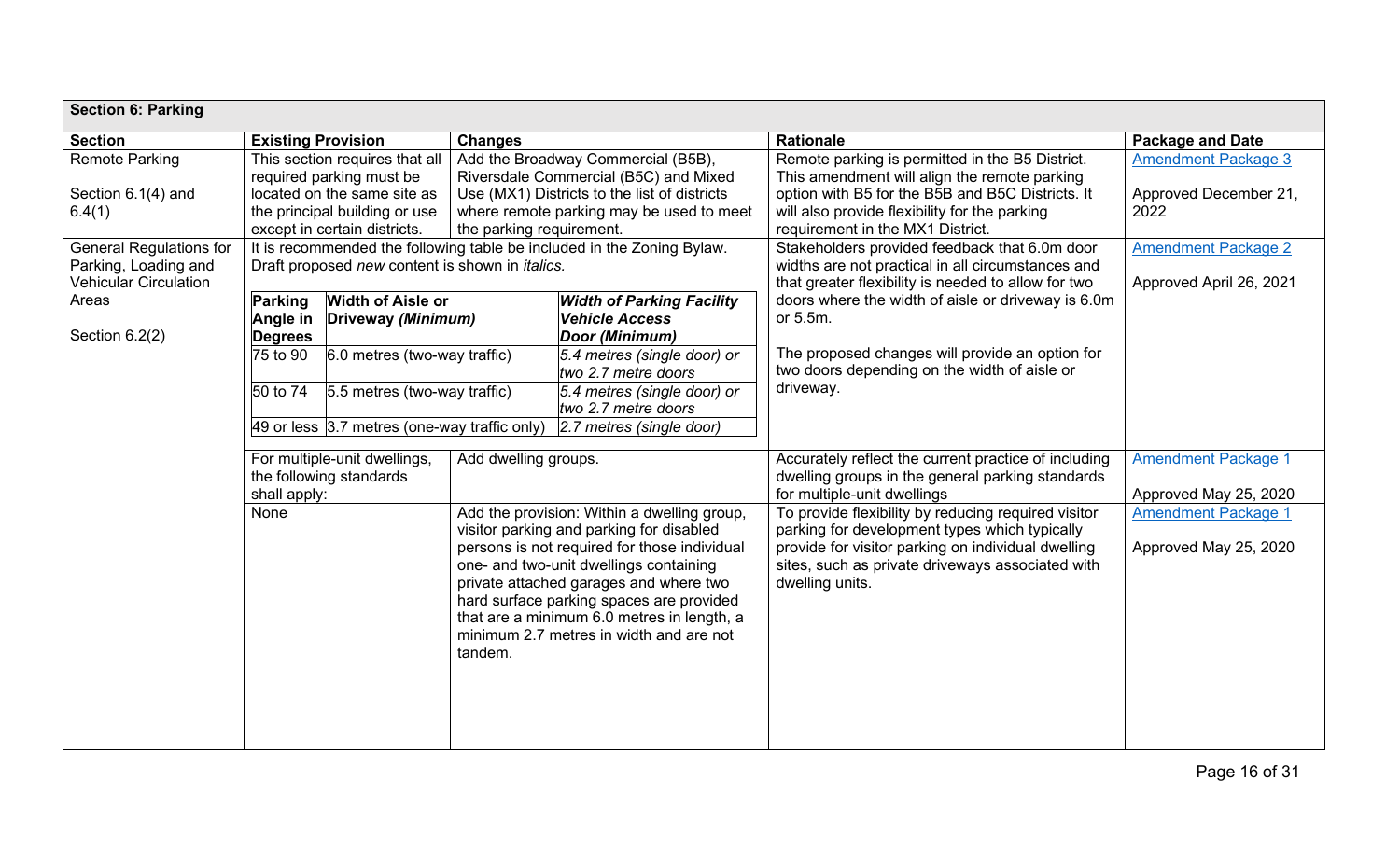| <b>Section 6: Parking</b>                                                                                                    |                                                                                                                                                                                                                                          |                                                                                                                                                                                                                                                                                                                                                                                          |                                                                                                                                                                                                                                                                                                                                                                                                                                                                                                                                                                                                   |                                                             |
|------------------------------------------------------------------------------------------------------------------------------|------------------------------------------------------------------------------------------------------------------------------------------------------------------------------------------------------------------------------------------|------------------------------------------------------------------------------------------------------------------------------------------------------------------------------------------------------------------------------------------------------------------------------------------------------------------------------------------------------------------------------------------|---------------------------------------------------------------------------------------------------------------------------------------------------------------------------------------------------------------------------------------------------------------------------------------------------------------------------------------------------------------------------------------------------------------------------------------------------------------------------------------------------------------------------------------------------------------------------------------------------|-------------------------------------------------------------|
| Permeable Pavement                                                                                                           | This section requires that all                                                                                                                                                                                                           | This amendment will allow for permeable (or                                                                                                                                                                                                                                                                                                                                              | This amendment would provide for sustainable                                                                                                                                                                                                                                                                                                                                                                                                                                                                                                                                                      | <b>Amendment Package 3</b>                                  |
| Section $6.2(2)$                                                                                                             | required parking and<br>loading facilities shall be<br>hard surfaced with asphalt,<br>concrete or similar<br>pavement.                                                                                                                   | porous) pavements capable of withstanding<br>vehicle loads including but not limited to<br>porous asphalt, porous concrete, permeable<br>unit pavers, and open grid pavers.<br>Permeable pavement would not be<br>permitted for gas bars, service stations,<br>garages, trucking terminals and similar uses<br>which may cause ground contamination or in<br>heavy industrial districts. | options to hard surfacing in line with the City's<br>Low Impact Development Design Guide.                                                                                                                                                                                                                                                                                                                                                                                                                                                                                                         | Approved December 21,<br>2022                               |
| Required Parking and<br><b>Loading Standards for</b><br>Street Townhouse in<br><b>Residential Districts</b><br>Section 6.3.1 | Amend the parking requirement for street townhouse from two parking<br>spaces per dwelling unit to one parking space per dwelling unit.<br>This amendment would only apply to street townhouses in the RMTN and<br>RMTN1 Districts only. |                                                                                                                                                                                                                                                                                                                                                                                          | The minimum site width for street townhouses is<br>6m. It is difficult to fit two 2.7m by 6.7m required<br>parking spaces in the interior of the garage on a<br>site developed to the minimum site width. If there<br>is a utility easement on the side of the site, the<br>area of the garage is decreased further.<br>However, typically a garage can fit two average<br>sized vehicles.<br>Street townhouses with lanes do not have front<br>driveways and there is street parking available.<br>Street townhouses in the MX1 District are<br>required to provide one space per dwelling unit. | <b>Amendment Package 2</b><br>Approved April 26, 2021       |
| <b>Parking Space</b><br>Separation from<br>Balcony Edge or<br>Window<br>Section 6.3.1 and 6.3.2                              | This provision requires that<br>surface parking and loading<br>spaces shall be located at<br>least 3m from any part of a<br>building entrance or outer<br>edge of a balcony or<br>window.                                                | This amendment would remove the<br>requirement for surface parking and loading<br>spaces to be 3m from an outer edge of a<br>balcony.                                                                                                                                                                                                                                                    | Industry stakeholders have advised that this<br>requirement can be a challenge to meet.<br>The intent of this regulation is to ensure that<br>vehicle exhaust is not in a location which may<br>cause harm. As the balcony is an external<br>structure, the vehicle exhaust is not directly<br>entering the residence.                                                                                                                                                                                                                                                                            | <b>Amendment Package 3</b><br>Approved December 21,<br>2022 |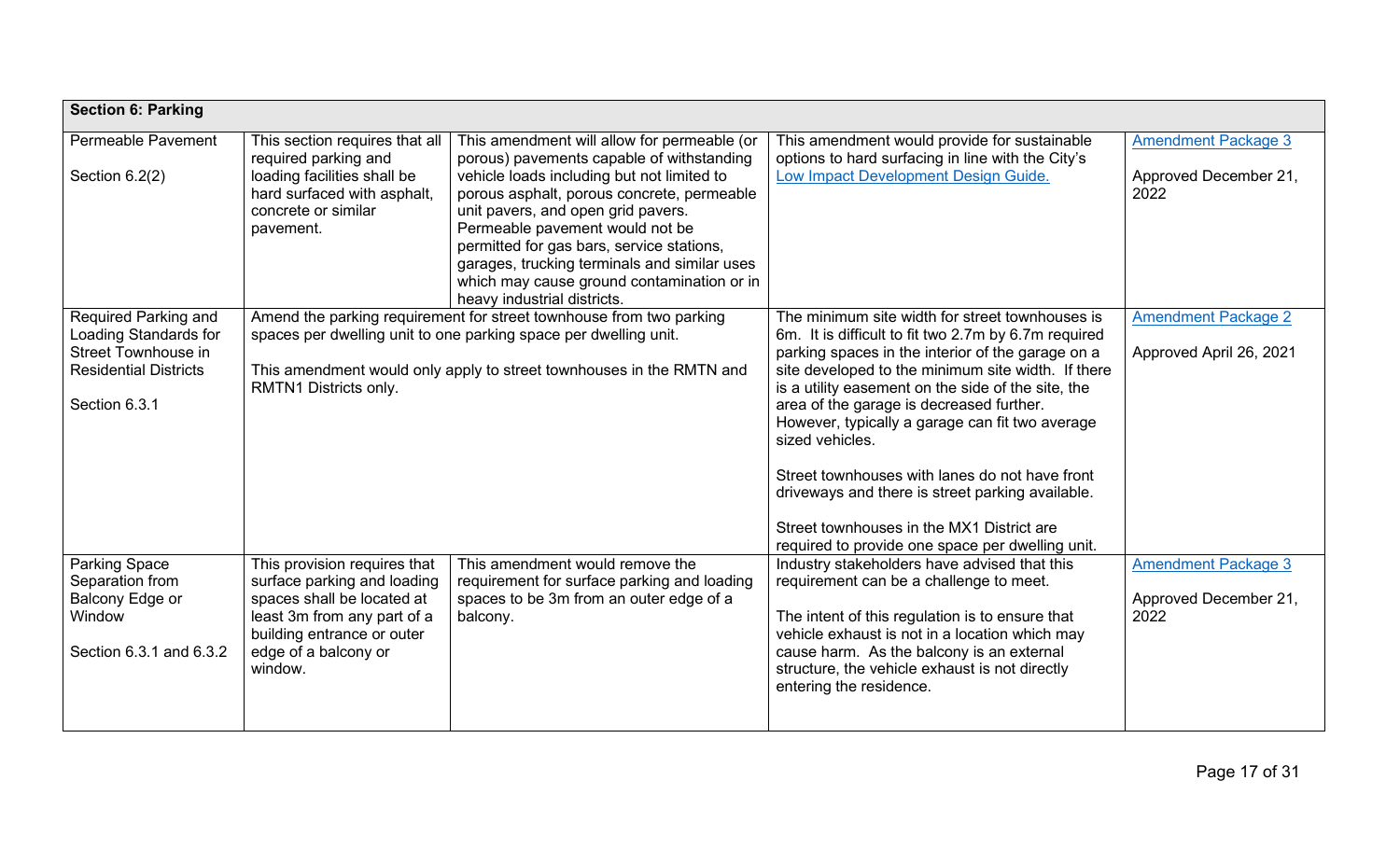| <b>Section 6: Parking</b>                                                                                                                                                                    |                                                                                                                                                                                      |                                                                                                                                                                                 |                                                                                                                                                                                               |                                                                                      |
|----------------------------------------------------------------------------------------------------------------------------------------------------------------------------------------------|--------------------------------------------------------------------------------------------------------------------------------------------------------------------------------------|---------------------------------------------------------------------------------------------------------------------------------------------------------------------------------|-----------------------------------------------------------------------------------------------------------------------------------------------------------------------------------------------|--------------------------------------------------------------------------------------|
| Parking and Loading<br>Requirements<br>Requirements for<br><b>Zoning Districts and</b><br><b>Bicycle Parking</b><br>Section 6.3.1, 6.3.2,<br>6.3.3, 6.3.4, 6.3.5, 6.3.6,<br>6.3.7, and 6.3.8 | These sections provide<br>parking requirements for<br>adult day cares and child<br>care centres.                                                                                     | - Repeal the parking requirements for adult<br>day cares.<br>- Amend the term "child care centres" to<br>day care"                                                              | Amended regulations for child care and adult day<br>care facilities to address stakeholder feedback,<br>align regulations with provincial legislation and<br>remove redundancies.             | <b>Child Care and Adult Day</b><br><b>Care Facilities</b><br>Approved April 25, 2022 |
| Parking and Loading<br>Requirements for<br>Institutional Districts and<br><b>Commercial Districts</b><br>Section 6.3.2<br>Section 6.3.3                                                      | Multiple unit dwellings and<br>dwelling groups - certain<br>regulations apply to units<br>with a floor area of 50m2 or<br>less.                                                      | Correct 50m2 to 56m2.                                                                                                                                                           | To remove inconsistency in the reduced parking<br>rate for smaller dwelling units in M and B Districts.<br>(56 m2 is standard for all R Districts since a<br>Zoning Bylaw Amendment in 2013.) | <b>Amendment Package 1</b><br>Approved May 25, 2020                                  |
| Parking and Loading<br>Requirements for<br><b>Commercial Districts</b><br>Section 6.3.3                                                                                                      | Uses: Multiple-unit<br>dwellings<br>B5, B5B, B5C and B6<br>Districts: 1.0 space per<br>dwelling unit, plus 0.125<br>visitor spaces per dwelling<br>unit in the B5B dwelling<br>unit. | Remove "dwelling unit".                                                                                                                                                         | Fix a minor typographical error                                                                                                                                                               | <b>Amendment Package 1</b><br>Approved May 25, 2020                                  |
|                                                                                                                                                                                              | Some uses in the<br>Downtown Commercial (B6)<br>District have parking<br>requirements.                                                                                               | Clarify that there are no parking<br>requirements in the Downtown Commercial<br>(B6) District and remove any remaining<br>parking requirements for uses which may<br>have them. | Clarification that there are no parking<br>requirements in the Downtown Commercial (B6)<br>District consistent with the City Centre Plan.                                                     | <b>Amendment Package 3</b><br>Approved December 21,<br>2022                          |
| Parking for Industrial<br><b>Districts</b><br>Section 6.3.4                                                                                                                                  | None                                                                                                                                                                                 | Add parking requirements for municipal<br>public works yard.                                                                                                                    | To provide an appropriate parking rate for<br>municipal public works yards                                                                                                                    | <b>Amendment Package 1</b><br>Approved May 25, 2020                                  |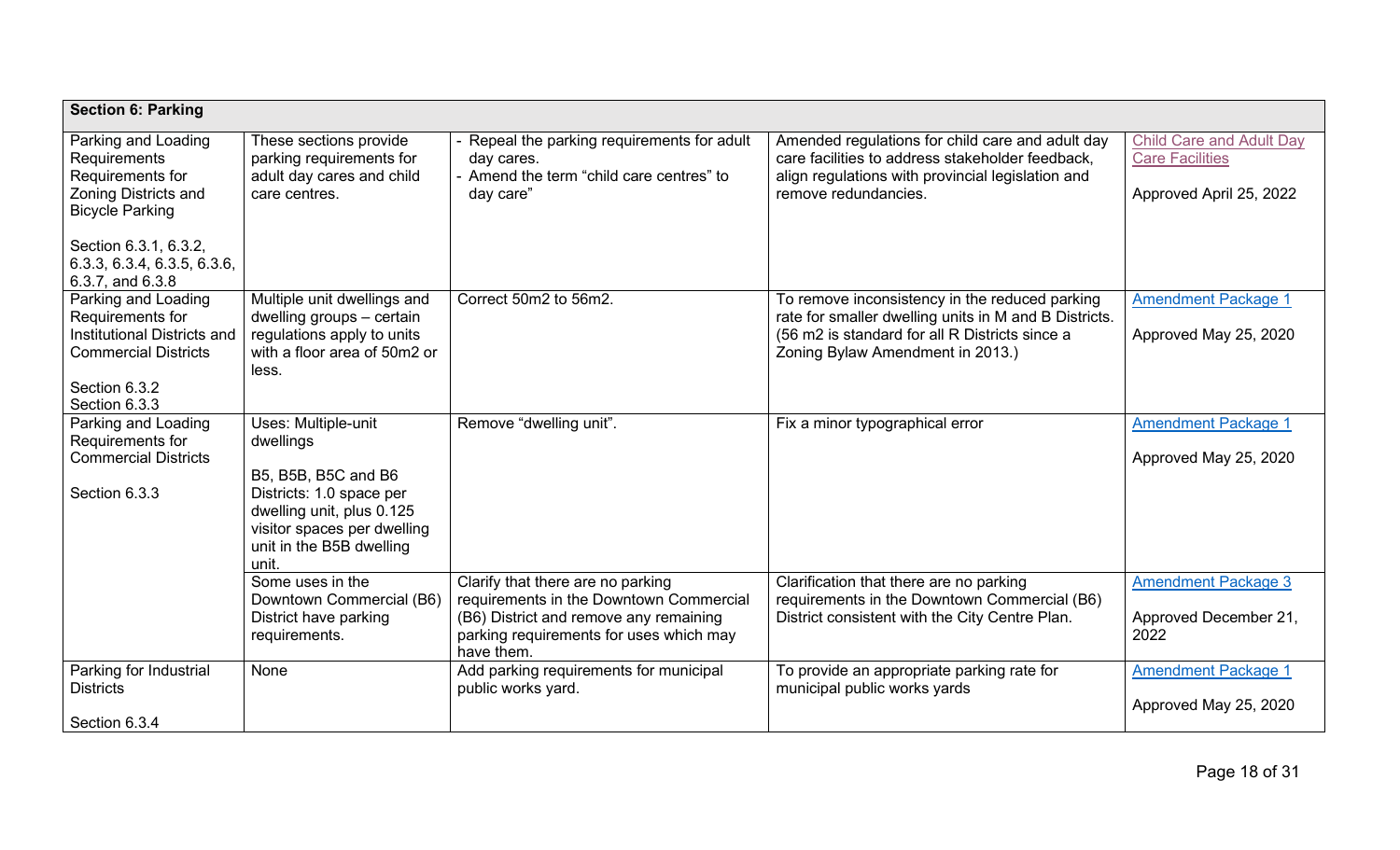| <b>Section 6: Parking</b>                                               |      |                                                                                                                                                                                                                                                                                                                                                                                                                                                                                                                                                                                                      |                                                                                                     |                                                       |  |
|-------------------------------------------------------------------------|------|------------------------------------------------------------------------------------------------------------------------------------------------------------------------------------------------------------------------------------------------------------------------------------------------------------------------------------------------------------------------------------------------------------------------------------------------------------------------------------------------------------------------------------------------------------------------------------------------------|-----------------------------------------------------------------------------------------------------|-------------------------------------------------------|--|
| Parking and Loading<br>Requirements for<br><b>Specialized Districts</b> | None | Add the regulation that for all other permitted<br>and discretionary uses AG and FUD<br>Districts: 1 space per 93m2 of gross floor<br>area is required.                                                                                                                                                                                                                                                                                                                                                                                                                                              | Ensure minimum parking standards exist for all<br>other permitted uses in the AG and FUD Districts. | <b>Amendment Package 1</b><br>Approved May 25, 2020   |  |
| Section 6.3.5                                                           | None | Add parking requirements for municipal<br>public works yard.                                                                                                                                                                                                                                                                                                                                                                                                                                                                                                                                         | To provide an appropriate parking rate for<br>municipal public works yards                          | <b>Amendment Package 1</b><br>Approved May 25, 2020   |  |
| <b>Bicycle Parking</b><br>Requirements<br><b>New</b>                    | None | - Bicycle parking spaces must be located<br>on the same site as the associated land<br>use;<br>Bicycle parking spaces must be visible,<br>illuminated and located near primary<br>building entrances;<br>- At least one rack or device used<br>exclusively for parking and locking<br>bicycles must be available for all bicycle<br>parking spaces;<br>- Racks must be anchored to a hard<br>surfaced area and be separated from any<br>obstructions that would interfere with the<br>normal parking and locking of bicycles;<br>and<br>Bicycle parking spaces may be located in<br>a required yard. | Develop new requirements for bicycle parking.                                                       | <b>Amendment Package 2</b><br>Approved April 26, 2021 |  |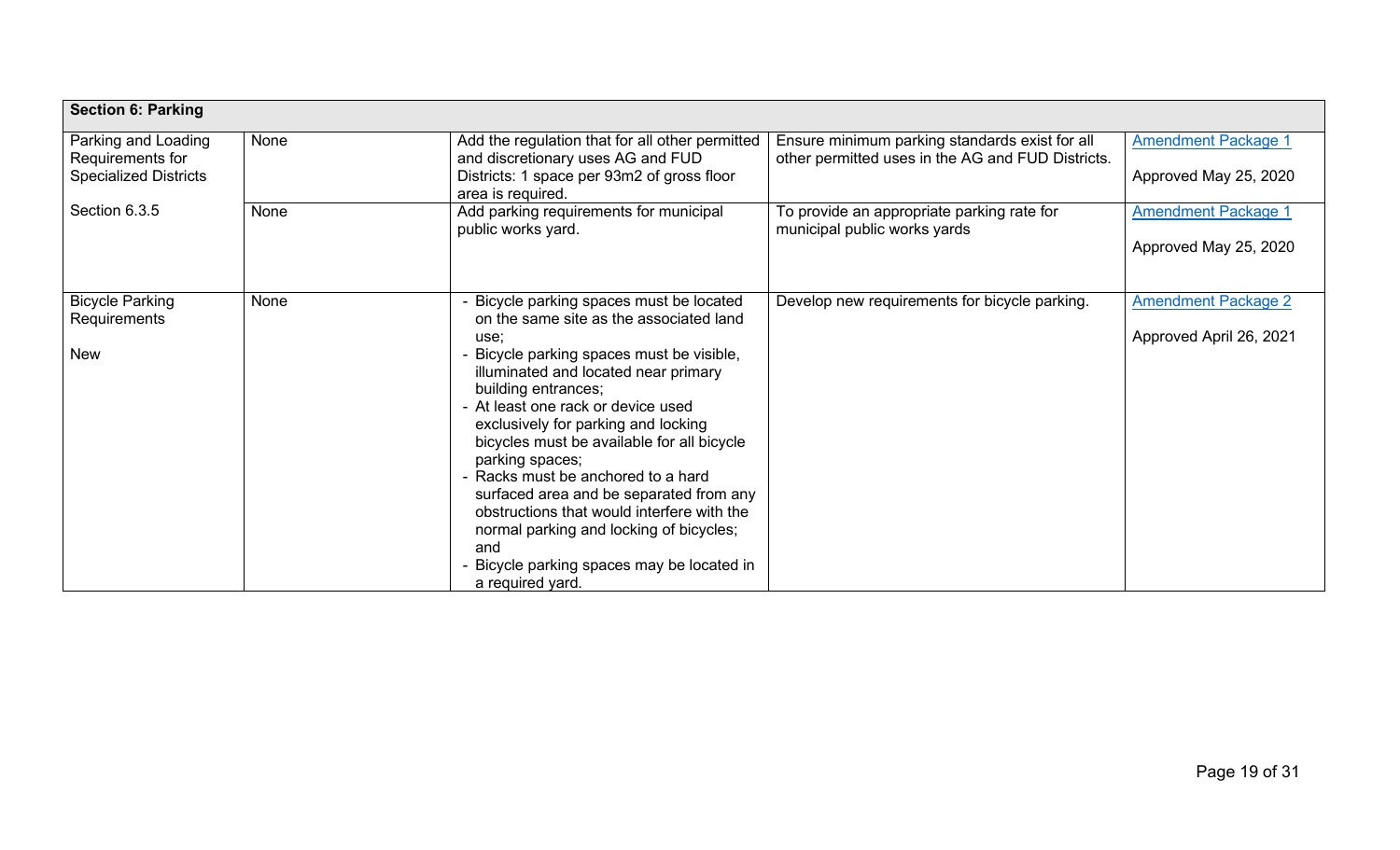|                                                                                                       | <b>Section 7: Landscaping</b>                                                                            |                                                                                                                                                                                                             |                                                                                           |                            |  |  |
|-------------------------------------------------------------------------------------------------------|----------------------------------------------------------------------------------------------------------|-------------------------------------------------------------------------------------------------------------------------------------------------------------------------------------------------------------|-------------------------------------------------------------------------------------------|----------------------------|--|--|
| <b>Section</b>                                                                                        | <b>Existing Provision</b>                                                                                | <b>Changes</b>                                                                                                                                                                                              | <b>Rationale</b>                                                                          | <b>Package and Date</b>    |  |  |
| <b>General Regulations</b>                                                                            | Flexiblity for new commercial,                                                                           | Add mixed use development.                                                                                                                                                                                  | Provide flexibility by expanding the                                                      | <b>Amendment Package 1</b> |  |  |
| for Landscaping                                                                                       | industrial or institutional                                                                              |                                                                                                                                                                                                             | provision to include mixed use                                                            |                            |  |  |
|                                                                                                       | development on sites within the                                                                          |                                                                                                                                                                                                             | developments                                                                              | Approved May 25, 2020      |  |  |
| Section 7.1                                                                                           | areas defined as Established                                                                             |                                                                                                                                                                                                             |                                                                                           |                            |  |  |
|                                                                                                       | Neighbourhoods, C.N. Industrial                                                                          |                                                                                                                                                                                                             |                                                                                           |                            |  |  |
|                                                                                                       | Area and the Airport Business Area.                                                                      |                                                                                                                                                                                                             |                                                                                           |                            |  |  |
|                                                                                                       | <b>Comprehensive update to Section 7: Landscaping</b>                                                    |                                                                                                                                                                                                             | A comprehensive review of the                                                             | <b>Amendment Package 3</b> |  |  |
|                                                                                                       |                                                                                                          | - Update definitions (Section 2.0) to add definitions for 'artificial turf', 'xeriscaping', 'landscaped area' and                                                                                           | landscaping regulations which apply to                                                    |                            |  |  |
| update the definition for 'landscaping'.                                                              |                                                                                                          |                                                                                                                                                                                                             | private property for commercial,                                                          | Approved December 21, 2022 |  |  |
|                                                                                                       |                                                                                                          | - Update General Administration (Section 4.0) to clarify that one-unit, two-unit, semi-detached dwellings                                                                                                   | institutional, industrial, mixed use and                                                  |                            |  |  |
|                                                                                                       | or any accessory use to a dwelling unit are exempt from requiring landscaping plans.                     |                                                                                                                                                                                                             | multi-family developments has been                                                        |                            |  |  |
|                                                                                                       | - Update requirements of a landscaping plan to include the location of utilities and easements.          |                                                                                                                                                                                                             | undertaken. Proposed amendments focus                                                     |                            |  |  |
|                                                                                                       |                                                                                                          | - Redesign the Landscaping Section (Section 7.0) to include all regulations pertaining to landscaping,                                                                                                      | on addressing feedback from                                                               |                            |  |  |
|                                                                                                       | provide clarity and remove redundancies. This involves restructuring the general landscaping             |                                                                                                                                                                                                             | stakeholders, as well as supporting the                                                   |                            |  |  |
|                                                                                                       | provisions, as well as adding tables with landscaping requirements for each zoning district and/or       |                                                                                                                                                                                                             | objectives and policies of the Official                                                   |                            |  |  |
|                                                                                                       |                                                                                                          | specific uses. Landscaping requirements currently located in each zoning district are repealed, except<br>for specific circumstances. Where necessary, zoning districts are reorganized to accommodate this | <b>Community Plan, the Green Infrastructure</b><br><b>Strategy, and the Low Emissions</b> |                            |  |  |
| change.                                                                                               |                                                                                                          |                                                                                                                                                                                                             | <b>Community Plan, including low impact</b>                                               |                            |  |  |
|                                                                                                       | - Add landscaping regulations to the Zoning Bylaw for artificial turf in industrial districts, hard/soft |                                                                                                                                                                                                             | development practices.                                                                    |                            |  |  |
|                                                                                                       |                                                                                                          | landscaping and organic mulch. Currently these topics are listed in the Landscape Guidelines only;                                                                                                          |                                                                                           |                            |  |  |
|                                                                                                       | however, they need to be included in the Zoning Bylaw as regulations.                                    |                                                                                                                                                                                                             | Note: The Zoning Bylaw does not regulate                                                  |                            |  |  |
|                                                                                                       |                                                                                                          | - Provide flexibility for tree planting requirements where development is adjacent to boulevard trees with                                                                                                  | landscaping for one-unit, two-unit, and                                                   |                            |  |  |
|                                                                                                       |                                                                                                          | large canopies by allowing for the tree requirement to be replaced by other appropriate landscaping                                                                                                         | semi-detached dwellings, therefore                                                        |                            |  |  |
| options. This change would be appropriate in situations where a new tree would not survive due to the |                                                                                                          |                                                                                                                                                                                                             | landscaping requirements for these uses                                                   |                            |  |  |
| existing large canopy.                                                                                |                                                                                                          |                                                                                                                                                                                                             | are not included in this review.                                                          |                            |  |  |
|                                                                                                       | - Clarify the tree planting requirements in rear yards where landscaping requirements apply.             |                                                                                                                                                                                                             |                                                                                           |                            |  |  |
|                                                                                                       |                                                                                                          | - For sites with constraints to provide the required tree plantings, allow shrubs or ornamental grasses to                                                                                                  |                                                                                           |                            |  |  |
| be planted in lieu of trees.                                                                          |                                                                                                          |                                                                                                                                                                                                             |                                                                                           |                            |  |  |
|                                                                                                       |                                                                                                          |                                                                                                                                                                                                             |                                                                                           |                            |  |  |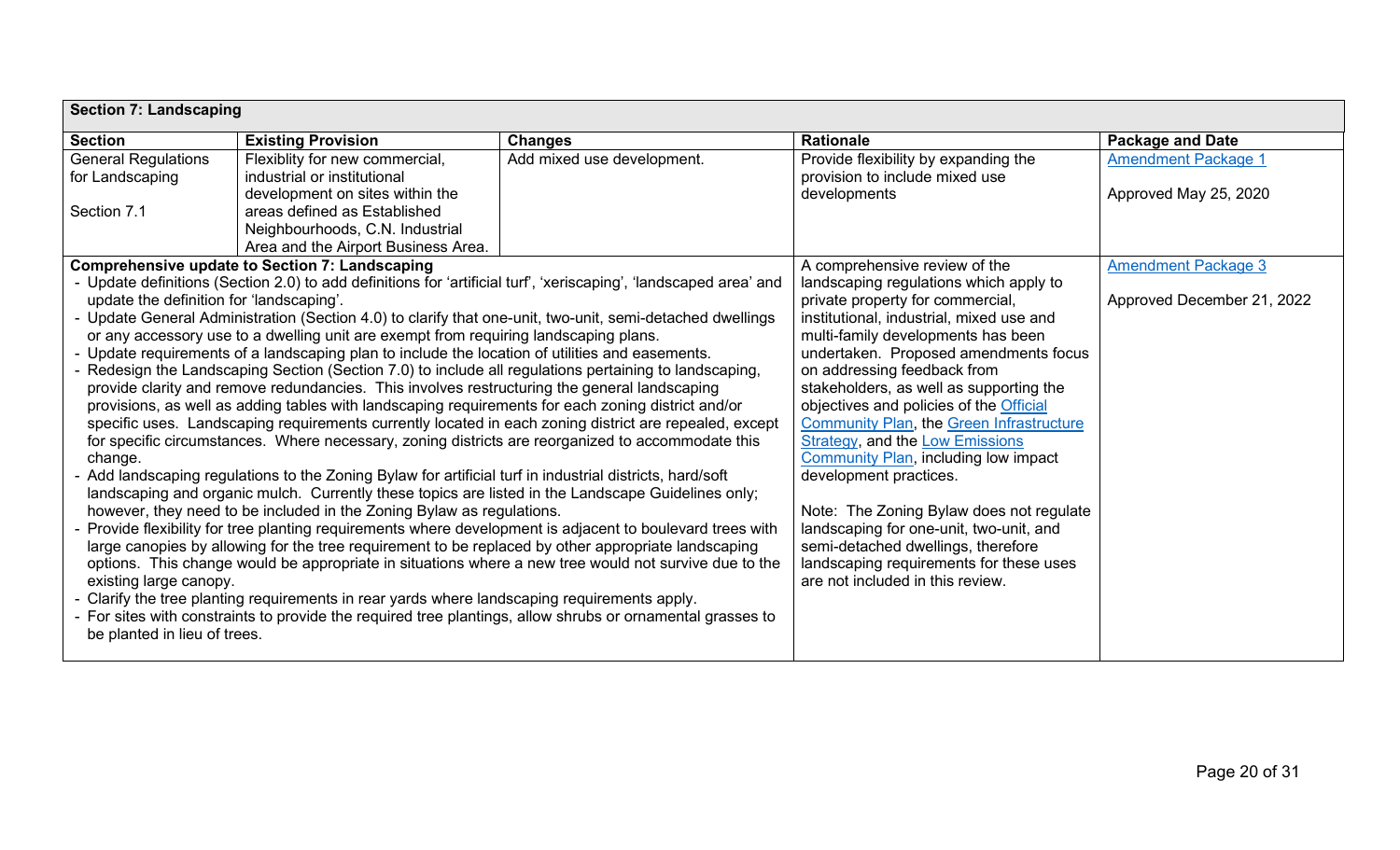|                                                                                                                                          | <b>Section 8: Residential Districts</b>                                                                                                                                  |                                                                                                                                                                               |                                                                                                                                                                                                                                                                                                                                                                                                                                                                                                                                                                                                                                                                               |                                                                                      |  |  |
|------------------------------------------------------------------------------------------------------------------------------------------|--------------------------------------------------------------------------------------------------------------------------------------------------------------------------|-------------------------------------------------------------------------------------------------------------------------------------------------------------------------------|-------------------------------------------------------------------------------------------------------------------------------------------------------------------------------------------------------------------------------------------------------------------------------------------------------------------------------------------------------------------------------------------------------------------------------------------------------------------------------------------------------------------------------------------------------------------------------------------------------------------------------------------------------------------------------|--------------------------------------------------------------------------------------|--|--|
| <b>District</b>                                                                                                                          | <b>Current Provision</b>                                                                                                                                                 | <b>Proposed Change</b>                                                                                                                                                        | <b>Rationale</b>                                                                                                                                                                                                                                                                                                                                                                                                                                                                                                                                                                                                                                                              | <b>Package and Date</b>                                                              |  |  |
| <b>All R Districts</b>                                                                                                                   | None                                                                                                                                                                     | Permit Municipal Public Works Yards<br>Type I                                                                                                                                 | To permit municipal public works yards                                                                                                                                                                                                                                                                                                                                                                                                                                                                                                                                                                                                                                        | <b>Amendment Package 1</b><br>Approved May 25, 2020                                  |  |  |
| <b>All R Districts</b>                                                                                                                   | Provide for Family Child Care Homes,<br>Child Care Centres and Adult Day Cares<br>as a permitted or discretionary use.                                                   | Amend the term "Family Child Care<br>Homes" to "Day Cares, Residential"<br>Amend the term "Child Care<br>Centres" to "Day Cares"<br>Remove references to "Adult Day<br>Cares" | Amended regulations for child care and adult day care<br>facilities to address stakeholder feedback, align<br>regulations with provincial legislation and remove<br>redundancies.                                                                                                                                                                                                                                                                                                                                                                                                                                                                                             | <b>Child Care and Adult Day</b><br><b>Care Facilities</b><br>Approved April 25, 2022 |  |  |
| R <sub>1</sub> ,R <sub>1</sub> A,<br>$R1B$ ,<br><b>R2,R2A</b><br>Section 8.1<br>Section 8.2<br>Section 8.3<br>Section 8.4<br>Section 8.5 | Garden and Garage Suites are a<br>discretionary use, withapproval<br>delegated to Administration.                                                                        | Garden and Garage Suites be a<br>permitted use.                                                                                                                               | At its December 17 2018 meeting, City Council<br>approved amendments to the Gardenand Garage<br>Suites regulations (link). The report stated that<br>Garden and Garage Suites are discretionary due to<br>the required drainageplan and servicing plan and<br>that this would beevaluated when the new Drainage<br>Bylaw is inplace. The new Drainage Bylaw was<br>approved on July 26, 2021 and includes a<br>requirement for a drainage plan for Garage and<br>Garage Suites.<br>As a result of the approval of the Drainage Bylaw, it<br>is recommended Garden and GarageSuites be<br>permitted. The servicing plan requirement will be<br>managed at the permit<br>stage. | <b>Amendment Package 3</b><br>Approved December 21,<br>2022                          |  |  |
| R <sub>2</sub><br>Section 8.4                                                                                                            | Effective April 7, 2003, lots in the<br>Montgomery Place Neighbourhood<br>shall have a minimum site width of<br>18.25 metres and a minimum site<br>depth of 39.6 metres. | Clarify this applies to each site.                                                                                                                                            | Provide clarification for the minimum site<br>dimensions required for development of one-unit<br>dwellings, two-unit dwellings and semi-detached<br>dwellings in the Montgomery Place Neighbourhood                                                                                                                                                                                                                                                                                                                                                                                                                                                                           | <b>Amendment Package 1</b><br>Approved May 25, 2020                                  |  |  |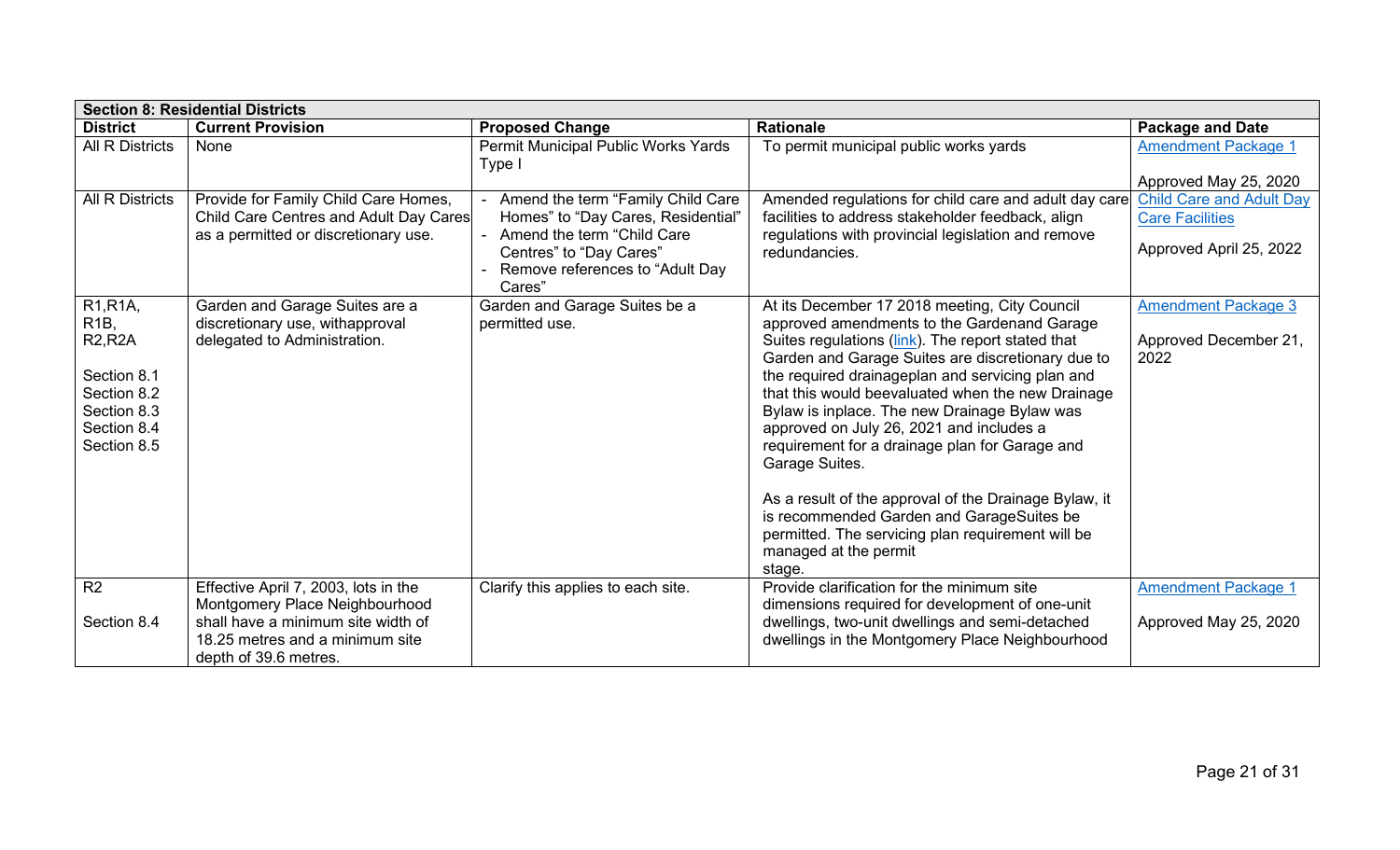| <b>RMHC</b><br>Section 8.8 | None                                                                                                                                                                                                                                                                                                                                                           | Additions to mobile homes are<br>permitted provided the addition<br>shall not exceed 50% of the<br>gross floor area of the dwelling<br>to which it is attached.                                                     | To allow for additions to mobile homes in the RMHC<br>District.                                                                                                                                                                                                                                                                                   | <b>Amendment Package 1</b><br>Approved May 25, 2020 |
|----------------------------|----------------------------------------------------------------------------------------------------------------------------------------------------------------------------------------------------------------------------------------------------------------------------------------------------------------------------------------------------------------|---------------------------------------------------------------------------------------------------------------------------------------------------------------------------------------------------------------------|---------------------------------------------------------------------------------------------------------------------------------------------------------------------------------------------------------------------------------------------------------------------------------------------------------------------------------------------------|-----------------------------------------------------|
| <b>RMTN</b><br>Section 8.8 | Maximum site coverage is 30% for<br>dwellings in dwelling groups. Site<br>coverage may be increased for attached<br>covered patios or decks by the<br>percentage of the area covered by such<br>patio or deck, but the total site coverage<br>shall not exceed 40%. The areas of<br>detached accessory buildings are not<br>included in the current provision. | Maximum site coverage is<br>40% including detached<br>accessory buildings,<br>covered patios, decks and<br>entrances.                                                                                               | The revised provision will simplify application of the<br>regulation as all buildings and covered areas will be<br>included in the calculation. It will also be an accurate<br>reflection of the actual coverage of the site.<br>Will also provide for flexibility for developers will allow<br>for additional building area depending on design. | Amendment Package 2<br>Approved April 26, 2021      |
|                            | Side yard setback of 2.3m for street<br>townhouses on a corner site where the<br>side yard adjoins a street.                                                                                                                                                                                                                                                   | Reduce corner side yard setback to<br>1.5m for street townhouses.                                                                                                                                                   | This side yard requirement was excessive when<br>compared to setbacks for other low-density residential<br>uses.                                                                                                                                                                                                                                  |                                                     |
|                            | For street townhouses, a landscaped<br>strip of not less than 4.5m in depth<br>throughout lying parallel to and abutting<br>the front site line shall be provided on<br>every site and shall be used for no<br>purpose except landscaping and<br>necessary driveway access to the site.                                                                        | When a front yard requirement for a<br>street townhouse is less than 4.5m,<br>(reduced to 3.0m on a local<br>street where there is a rear lane), the<br>entirety of any required front yard shall<br>be landscaped. | This provision will provide for consistency of<br>landscaping strips for street townhouses in the RMTN<br>and RMTN1 Districts.                                                                                                                                                                                                                    |                                                     |
|                            | None                                                                                                                                                                                                                                                                                                                                                           | It is recommended that semi-detached<br>dwellings be added as a permitted use.                                                                                                                                      | Semi-detached dwellings are permitted within<br>dwelling groups and street townhouses.<br>This will allow this form of dwelling to be built on<br>appropriate sites.                                                                                                                                                                              |                                                     |
|                            | None                                                                                                                                                                                                                                                                                                                                                           | Add Places of Worship as a<br>Discretionary use                                                                                                                                                                     | To list places of worship as a discretionary use in the<br><b>RMTN District.</b>                                                                                                                                                                                                                                                                  | <b>Amendment Package 1</b><br>Approved May 25, 2020 |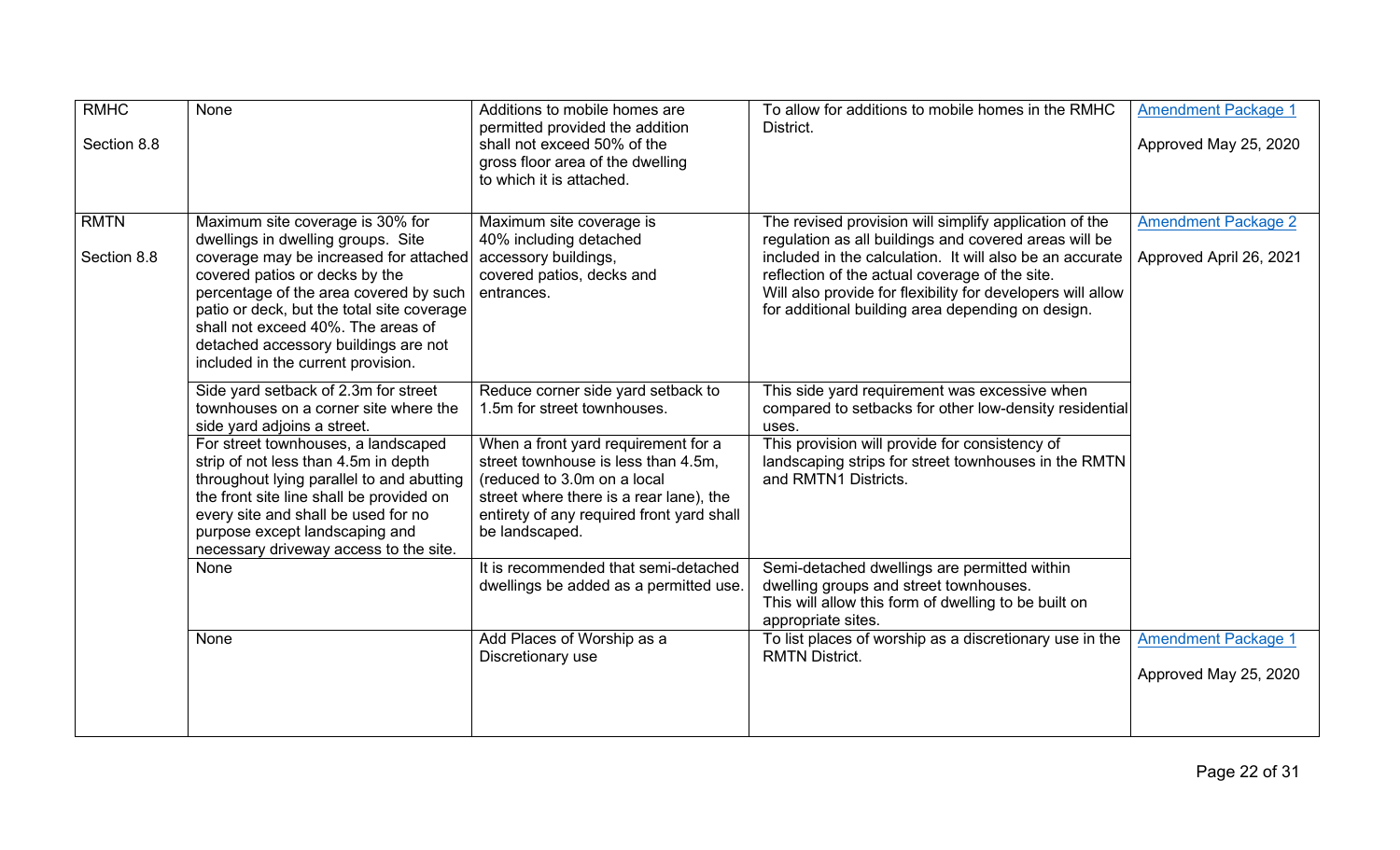| RMTN1<br>Section 8.9                               | Maximum site coverage is 40% for<br>dwellings in dwelling groups. Site<br>coverage may be increased for attached<br>covered patios or decks by the<br>percentage of the area covered by such<br>patio or deck, but the total site coverage<br>shall not exceed 45%.<br>The areas of detached accessory<br>buildings are not included in the current           | Maximum site coverage is<br>45% including detached accessory<br>buildings, covered patios, decks and<br>entrances.                                                                                                                                                                                                                                                                     | The revised provision will simplify application of the<br>regulation as all buildings and covered areas will be<br>included in the calculation. It will also be an accurate<br>reflection of the actual coverage of the site.<br>Will also provide flexibility for developers and will<br>allow for additional building area depending on<br>design.                                                  | <b>Amendment Package 2</b><br>Approved April 26, 2021       |
|----------------------------------------------------|---------------------------------------------------------------------------------------------------------------------------------------------------------------------------------------------------------------------------------------------------------------------------------------------------------------------------------------------------------------|----------------------------------------------------------------------------------------------------------------------------------------------------------------------------------------------------------------------------------------------------------------------------------------------------------------------------------------------------------------------------------------|-------------------------------------------------------------------------------------------------------------------------------------------------------------------------------------------------------------------------------------------------------------------------------------------------------------------------------------------------------------------------------------------------------|-------------------------------------------------------------|
|                                                    | provision.<br>None                                                                                                                                                                                                                                                                                                                                            | It is recommended that semi-detached<br>dwellings be added as a permitted use.                                                                                                                                                                                                                                                                                                         | Semi-detached dwellings are permitted within<br>dwelling groups and street townhouses.<br>This will allow this form of dwelling to be built on<br>appropriate sites.                                                                                                                                                                                                                                  |                                                             |
| <b>RMTN</b><br>RMTN1<br>Section 8.8<br>Section 8.9 | For street townhouses, a landscaped<br>strip of not less than 4.5m in depth<br>throughout lying parallel to and abutting<br>the front site line shall be provided on<br>every site and shall be used for no<br>purpose except landscaping and<br>necessary driveway access to the site.                                                                       | When a front yard requirement for a<br>street townhouse is less than 4.5m,<br>(reduced to 3.0m on a local<br>street where there is a rear lane), the<br>entirety of any required front yard shall<br>be landscaped.                                                                                                                                                                    | This provision will provide for consistency of<br>landscaping strips for street townhouses in the RMTN<br>and RMTN1 Districts.                                                                                                                                                                                                                                                                        | <b>Amendment Package 3</b><br>Approved December 21,<br>2022 |
| RM4<br>Section 8.13                                | The gross floor space ratio shall not<br>exceed 1:1, provided, however, that<br>within the area bounded on the north<br>by33 <sup>rd</sup> Street, on the westby Avenue<br>W, on the south by 11 <sup>th</sup> Street West<br>and 7 <sup>th</sup> Street East, and on the east by<br>Cumberland Avenue, the gross floor<br>space ratioshall not exceed 1.5:1. | Increase gross floor space ratio to<br>1.5:1 for all areas of the City, subject<br>to addressing servicing requirements<br>that may limit the size of the building.<br>Additionally, provisions like those in<br>the Broadway Commercial (B5B)<br>District which address how the gross<br>floor space ratio is calculated for<br>underground parking will be added to<br>this section. | During the scoping process, stakeholders provided<br>feedback that the current gross floorspace ratio can<br>make it economically challenging to develop these<br>sites.<br>The City has undergone changes to the way it<br>approaches City growth. Allowing for a gross floor<br>space ratio of 1.5:1 in all areas of the Cityis<br>appropriate, subject to addressing any servicing<br>constraints. | <b>Amendment Package 3</b><br>Approved December 21,<br>2022 |
| RM <sub>5</sub><br>Section 8.14                    | <b>None</b>                                                                                                                                                                                                                                                                                                                                                   | Add "ambulance stations" to<br>discretionary uses.                                                                                                                                                                                                                                                                                                                                     | Align with similar districts to allow for<br>ambulance stations.                                                                                                                                                                                                                                                                                                                                      | <b>Amendment Package 3</b><br>Approved December 21,<br>2022 |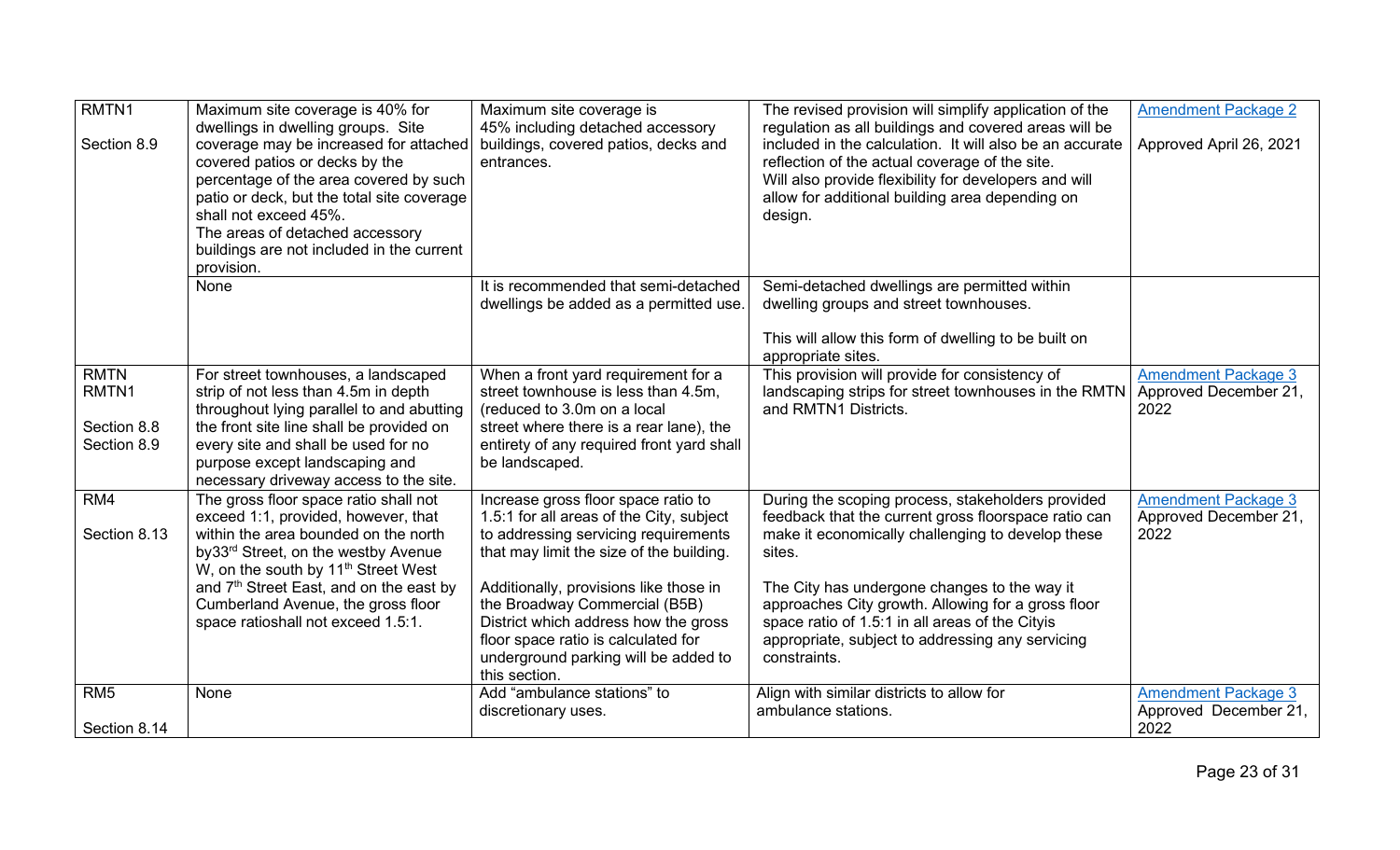|                                                                        | <b>Section 9: Institutional Districts</b>                                                                                                                                                                                                                                                                        |                                                                                                                                                                                                                                         |                                                                                                                                                                                                                                                                                                                                                                                                                                                                                                     |                                                                                      |  |  |  |
|------------------------------------------------------------------------|------------------------------------------------------------------------------------------------------------------------------------------------------------------------------------------------------------------------------------------------------------------------------------------------------------------|-----------------------------------------------------------------------------------------------------------------------------------------------------------------------------------------------------------------------------------------|-----------------------------------------------------------------------------------------------------------------------------------------------------------------------------------------------------------------------------------------------------------------------------------------------------------------------------------------------------------------------------------------------------------------------------------------------------------------------------------------------------|--------------------------------------------------------------------------------------|--|--|--|
| <b>District</b>                                                        | <b>Current Provision</b>                                                                                                                                                                                                                                                                                         | <b>Proposed Change</b>                                                                                                                                                                                                                  | <b>Rationale</b>                                                                                                                                                                                                                                                                                                                                                                                                                                                                                    | <b>Package and Date</b>                                                              |  |  |  |
| <b>All M Districts</b>                                                 | <b>None</b>                                                                                                                                                                                                                                                                                                      | Permit Municipal Public<br><b>Works Yards Type I</b>                                                                                                                                                                                    | To permit municipal public works yards                                                                                                                                                                                                                                                                                                                                                                                                                                                              | <b>Amendment Package 1</b><br>Approved May 25, 2020                                  |  |  |  |
| <b>All M Districts</b>                                                 | Provide for the Family Child Care<br>Homes, Child Care Centres and Adult<br>Day Cares as a permitted or<br>discretionary use.                                                                                                                                                                                    | Amend the term "Family<br>Child Care Homes" to<br>"Day Cares, Residential<br>Amend the term "Child<br>Care Centres" to "Day<br>Cares"<br>Remove references to<br>"Adult Day Cares"<br>Permit "Day Cares" in the<br>M3 and M4 Districts. | Amended regulations for child care and adult day<br>care facilities to address stakeholder feedback,<br>align regulations with provincial legislation and<br>remove redundancies.                                                                                                                                                                                                                                                                                                                   | <b>Child Care and Adult Day Care</b><br><b>Facilities</b><br>Approved April 25, 2022 |  |  |  |
| M <sub>2</sub><br>Section 9.2                                          | Special needs housing height<br>requirements of 11m                                                                                                                                                                                                                                                              | Special needs housing<br>height requirement of 12m                                                                                                                                                                                      | This amendment provides for a building height<br>that is consistent with similar Residential uses in<br>the District (such as Multiple Unit Dwellings,<br>Residential Care Home - Type III).                                                                                                                                                                                                                                                                                                        | <b>Amendment Package 1</b><br>Approved May 25, 2020                                  |  |  |  |
| M3, M4<br>Section 9.3<br>Section 9.4                                   | Special needs housing is a discretionar<br>use because it has a lower parking rate<br>in comparison to similar types of uses<br>that are not non-profit or public<br>authorities (e.g., special care homes,<br>dwelling groups and multiple unit<br>dwellings).                                                  | It is recommended that<br>special needs housing be<br>a permitted use to align<br>with similar types of uses<br>that are not non-profit or<br>public authorities.                                                                       | Special needs housing means multiple unit<br>dwellings or dwelling groups operated by a non-<br>profit corporation or public authority and used<br>exclusively for the domestic habitation of senior<br>citizens, people with disabilities, occupants of<br>subsidized housing, or the cohabitant spouse and<br>children of persons noted above.<br>The change would align special needs housing<br>with similar types of uses that are not non-profit<br>or public authorities in these districts. | <b>Amendment Package 2</b><br>Approved April 26, 2021                                |  |  |  |
| M <sub>4</sub><br>Section 9.4<br>Notes to Development<br>Standards (6) | The current provision states: "The side<br>yard shall be increased in width by 0.3<br>metres for each additional storey,<br>excluding any permitted penthouse,<br>above three storeys; provided further,<br>that on a corner site along a flanking<br>street or lane the side yard need not<br>exceed 3 metres." | It is recommended that<br>"corner" be removed so<br>that this applies to site that<br>may have a flanking lane.                                                                                                                         | The current wording suggests that the 3.0m<br>maximum side yard only applies to corner sites<br>along a flanking street or lane; however, the<br>provision should apply more broadly to any site<br>with a flanking lane. It is not sensible to restrict<br>the provision only to the scenario of a corner site<br>with a flanking street and lane.                                                                                                                                                 | <b>Amendment Package 2</b><br>Approved April 26, 2021                                |  |  |  |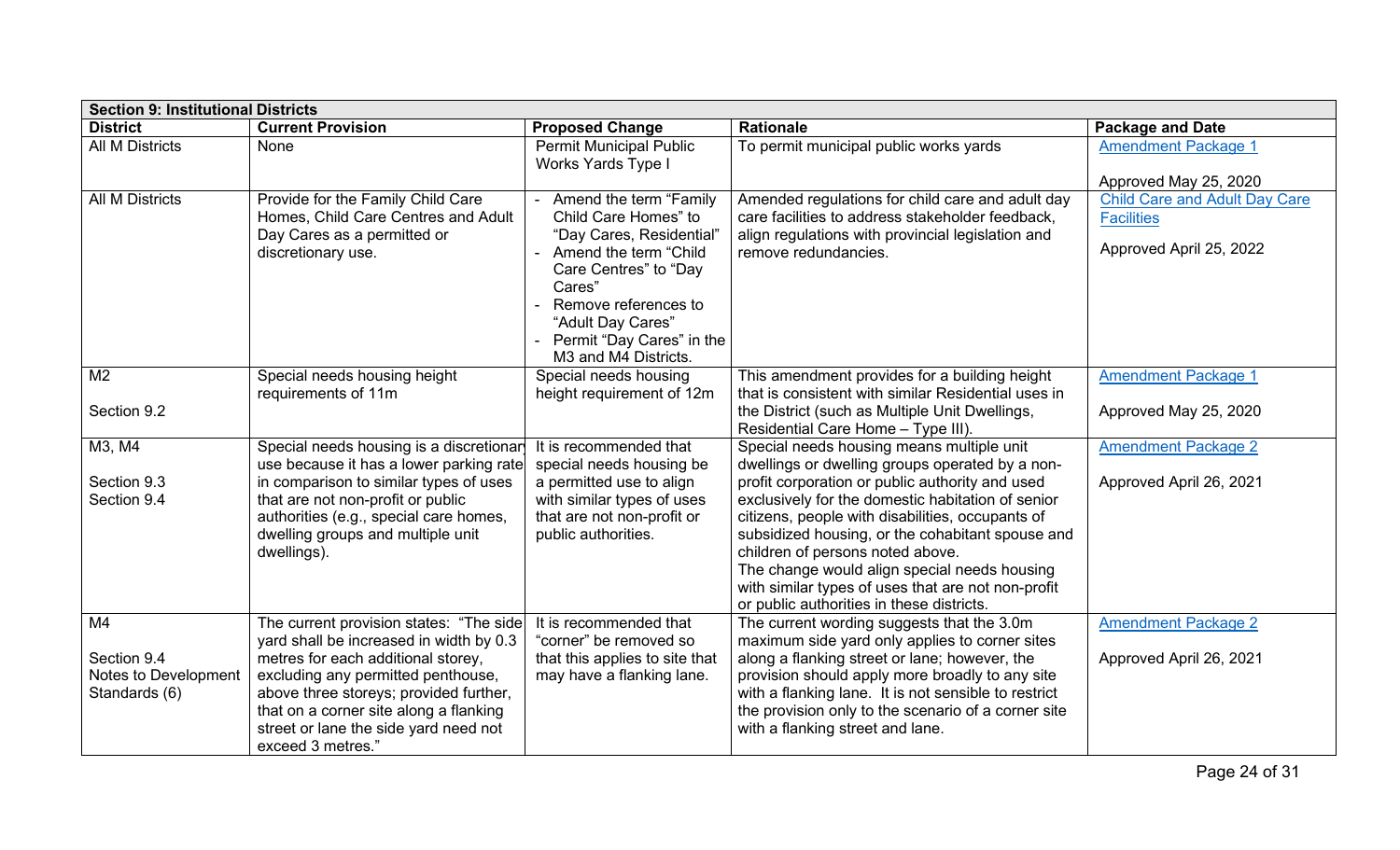| M4            | None | I "parking station" to<br>Add | Added to provide consistency with the parking | Amendment Package 3                    |
|---------------|------|-------------------------------|-----------------------------------------------|----------------------------------------|
|               |      | permitted uses.               | and loading section of the Zoning             |                                        |
| Section 9.4.2 |      |                               | Bylaw.                                        | l, 2022<br><b>Approved December 21</b> |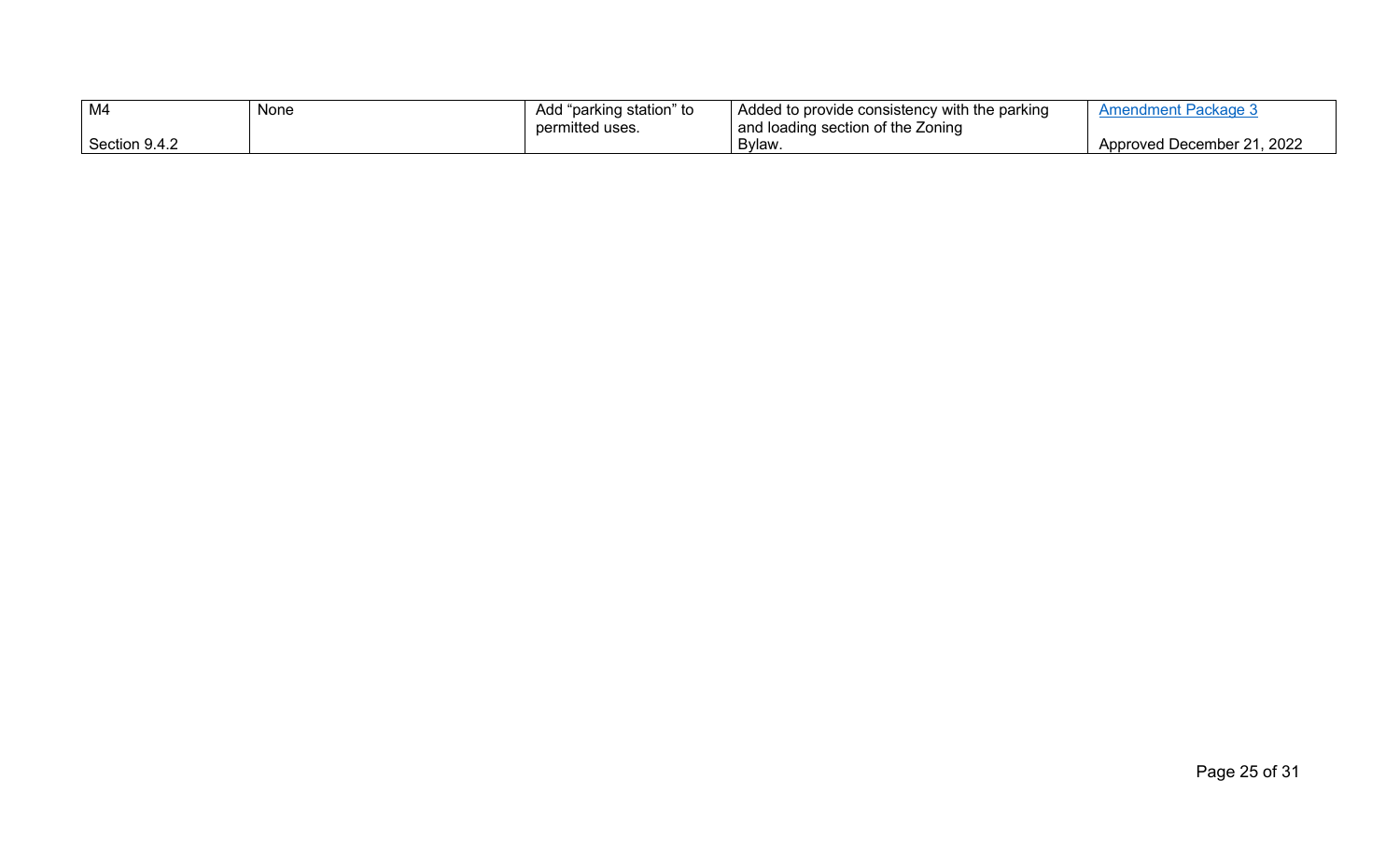| <b>Section 10: Commercial Districts</b> |                                                                                                                                                                                               |                                                                                                                                                                              |                                                                                                                                                                                                                                                                                                                                                                                                         |                                                                                      |  |  |
|-----------------------------------------|-----------------------------------------------------------------------------------------------------------------------------------------------------------------------------------------------|------------------------------------------------------------------------------------------------------------------------------------------------------------------------------|---------------------------------------------------------------------------------------------------------------------------------------------------------------------------------------------------------------------------------------------------------------------------------------------------------------------------------------------------------------------------------------------------------|--------------------------------------------------------------------------------------|--|--|
| <b>District</b>                         | <b>Current Provision</b>                                                                                                                                                                      | <b>Proposed Change</b>                                                                                                                                                       | <b>Rationale</b>                                                                                                                                                                                                                                                                                                                                                                                        | <b>Package and Date</b>                                                              |  |  |
| <b>All B Districts</b><br>(except B1A)  | Provide for, Child Care Centres and<br>Adult Day Cares as a permitted or<br>discretionary use.                                                                                                | Amend the term "Child Care<br>Centre" to "Day Care"<br>Remove references to "Adult<br>Day Cares"<br>Permit "Day Cares" in the B3,<br>B4, B4A, B5, B5B, B5C, B6<br>Districts. | Amended regulations for child care and adult day care<br>facilities to address stakeholder feedback, align<br>regulations with provincial legislation and remove<br>redundancies.                                                                                                                                                                                                                       | <b>Child Care and Adult Day</b><br><b>Care Facilities</b><br>Approved April 25, 2022 |  |  |
| B <sub>1</sub> B<br>Section 10.2        | The maximum building floor area of<br>each restaurant or retail store on a<br>site shall not exceed 325m <sup>2</sup> .                                                                       | Allow for restaurant or retail<br>uses up to 465m <sup>2</sup> provided<br>there is a second storey and the<br>building is mixed use.                                        | The proposed change will increase flexibility in the size<br>of restaurants and retail uses in this District while<br>ensuring building form meets the intent of the District.<br>This change is in response to a request from<br>Developers to provide for more flexibility for restaurant<br>and retail size as the current restriction makes it<br>challenging to find tenants for these properties. | <b>Amendment Package 3</b><br>Approved December 21,<br>2022                          |  |  |
|                                         | Where parking is provided in a front<br>yard, a landscaped strip of not less<br>than 3 metres in width throughout<br>lying parallel to and abutting the front<br>site line shall be provided. | Add that the landscaping<br>requirements applies for that<br>portion of the site not covered<br>by a building.                                                               | Provides clarification on required landscaping<br>requirements.                                                                                                                                                                                                                                                                                                                                         | <b>Amendment Package 1</b><br>Approved May 25, 2020                                  |  |  |
|                                         | None                                                                                                                                                                                          | Add Accessory buildings and<br>uses as a permitted use                                                                                                                       | To permit accessory buildings & uses in the B1B<br>District for consistency with other commercial districts.                                                                                                                                                                                                                                                                                            |                                                                                      |  |  |
| <b>B2</b><br>Section 10.4               | All uses in the B2 District have a<br>minimum height of 7.5m                                                                                                                                  | It is recommended the height be<br>increased to 10.5m. Sites within<br>the established neighbourhoods<br>will be increased to 8.5m.                                          | Stakeholders have requested a review of the height in<br>B2. It is recommended the height be increased to<br>provide flexibility for the types of building forms that can<br>be accommodated in this district. The increase in<br>height is compatible with the heights of residential land<br>uses that are often located adjacent to these                                                            | <b>Amendment Package 2</b><br>Approved April 26, 2021                                |  |  |
|                                         |                                                                                                                                                                                               |                                                                                                                                                                              | commercial districts and aligns with the progression of<br>height and massing of commercial districts in the City's<br>Zoning Bylaw.                                                                                                                                                                                                                                                                    |                                                                                      |  |  |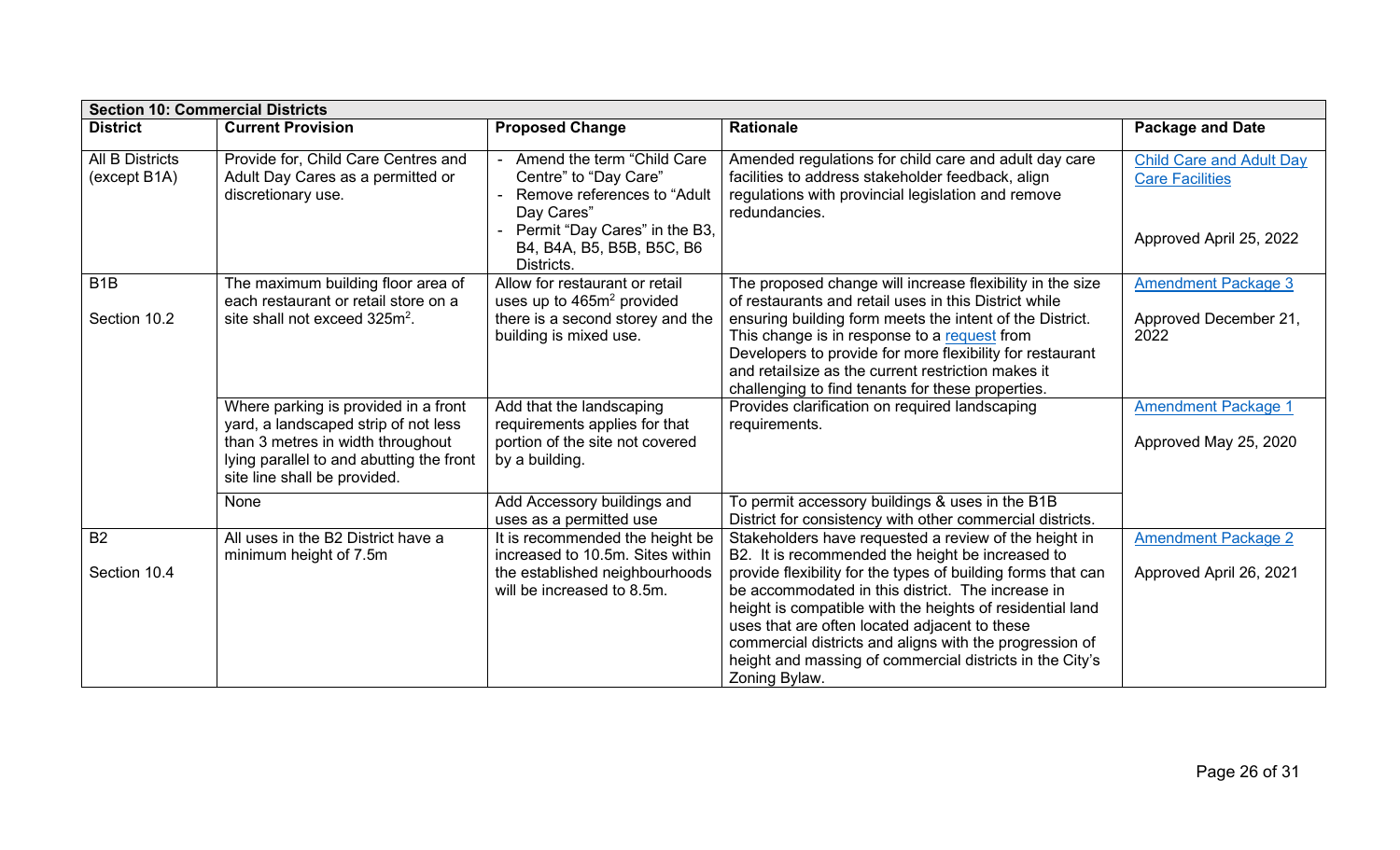| B <sub>5</sub> B<br>Section 10.8A | Commercial parking lots and<br>parking stations currently do not<br>have a front yard setback.                                                                                                                                                                                                                                                                                                                | Amend the front yard setback<br>requirement for commercial<br>parking lots and parking<br>stations to 3m.                                                                                                                                                                                                                                                         | A front yard setback is required for commercial<br>parking lots and parking stations in the B5B District to<br>accommodate the 3m landscaped strip. This<br>amendment will align the setback requirement with<br>the B5 and B5C Districts.                               | <b>Amendment Package 3</b><br><b>Approved December</b><br>21, 2022 |
|-----------------------------------|---------------------------------------------------------------------------------------------------------------------------------------------------------------------------------------------------------------------------------------------------------------------------------------------------------------------------------------------------------------------------------------------------------------|-------------------------------------------------------------------------------------------------------------------------------------------------------------------------------------------------------------------------------------------------------------------------------------------------------------------------------------------------------------------|--------------------------------------------------------------------------------------------------------------------------------------------------------------------------------------------------------------------------------------------------------------------------|--------------------------------------------------------------------|
|                                   | This section outlines the gross floor<br>space ratio for development in the<br><b>B5B District.</b>                                                                                                                                                                                                                                                                                                           | It is proposed this section be<br>amended to provide clarifying<br>language.                                                                                                                                                                                                                                                                                      | To provide clarification.                                                                                                                                                                                                                                                | <b>Amendment Package 3</b><br>Approved December 21,<br>2022        |
|                                   | 10.8A.4 Notes to Development<br>Standards 1(b) Building Cap: a<br>minimum front yard shall be provided<br>of 3.0 metres from the front property<br>line up to three storeys from the front<br>property line shall be provided for<br>every storey above the three storey<br>building cap, however, the minimum<br>setback of the building cap shall not<br>exceed 6.0 metres from the front<br>property line. | Clarify this regulation applies<br>for the first three storeys<br>above the building base and<br>that each additional storey<br>above the first three storeys<br>of the building cap, shall<br>provide an additional 0.6<br>metre setback, however, the<br>maximum setback of the<br>building cap shall not exceed<br>6.0 metres from the front<br>property line. | This amendment clarifies the existing development<br>standard for building cap in the B5B District and reflects<br>the Broadway 360 Plan which was adopted by City<br>Council. The regulation ensures buildings are stepped<br>back in the Broadway Commercial District. | <b>Amendment Package 1</b><br>Approved May 25, 2020                |
| B <sub>6</sub>                    | This section provides for minimum<br>site width and site area for rooming                                                                                                                                                                                                                                                                                                                                     | It is proposed these sections be<br>removed.                                                                                                                                                                                                                                                                                                                      | There are few sites which meet the site width and<br>area requirements. Further, keeping these                                                                                                                                                                           | <b>Amendment Package 3</b>                                         |
| Section 10.9                      | units, hotel or motel units and sites<br>with more than one dwelling unit.                                                                                                                                                                                                                                                                                                                                    |                                                                                                                                                                                                                                                                                                                                                                   | requirements may hinder development on existing<br>sites.                                                                                                                                                                                                                | <b>Approved December</b><br>21, 2022                               |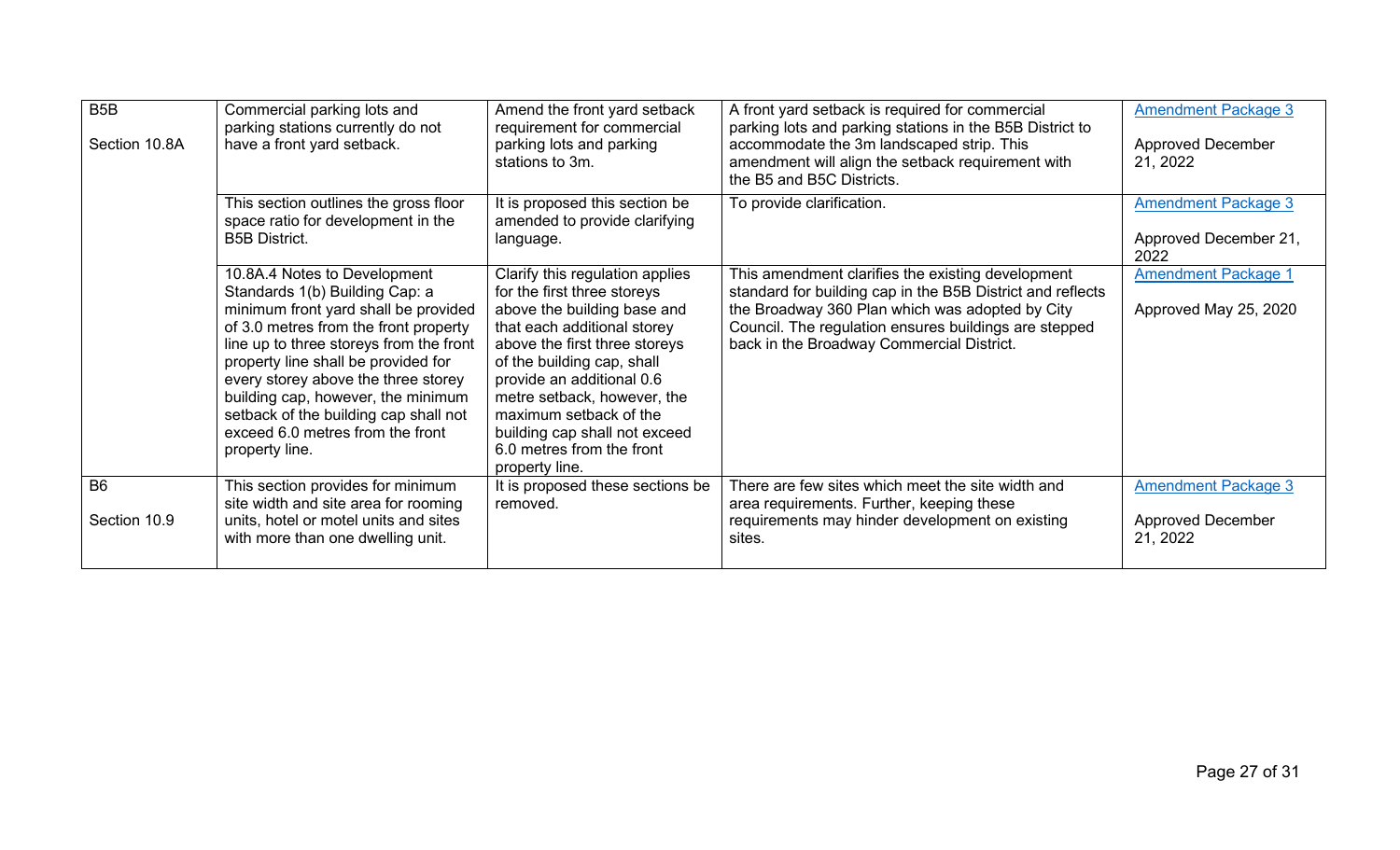| <b>Section 11: Industrial Districts</b> |                            |                                                          |                                                             |                                      |  |  |
|-----------------------------------------|----------------------------|----------------------------------------------------------|-------------------------------------------------------------|--------------------------------------|--|--|
| <b>Section</b>                          | <b>Current Provision</b>   | <b>Proposed Change</b>                                   | <b>Rationale</b>                                            | <b>Package and Date</b>              |  |  |
| IL1, IL2, IH, IH2                       | None                       | Permit Municipal Public Works<br>Yards as appropriate.   | To permit municipal public works yards                      | <b>Amendment Package 1</b>           |  |  |
| Section 11.1                            |                            |                                                          |                                                             | Approved May 25, 2020                |  |  |
| Section 11.2                            |                            |                                                          |                                                             |                                      |  |  |
| Section 11.5                            |                            |                                                          |                                                             |                                      |  |  |
| Section 11.6                            |                            |                                                          |                                                             |                                      |  |  |
| IL1, IB, IH                             | <b>Identify Child Care</b> | - Amend the term "Child Care                             | Amended regulations for child care and adult day care       | <b>Child Care and Adult Day Care</b> |  |  |
|                                         | Centres and Adult Day      | Centre" to "Day Care"                                    | facilities to address stakeholder feedback, align           | <b>Facilities</b>                    |  |  |
| Section 1.1                             | Cares as a permitted,      | Remove references to "Adult"                             | regulations with provincial legislation and remove          | Approved April 25, 2022              |  |  |
| Section 1.4                             | discretionary or           | Day Cares"                                               | redundancies.                                               |                                      |  |  |
| Section 1.5                             | prohibited use.            | - Add Pre-schools as<br>discretionary in the IB district |                                                             |                                      |  |  |
| <b>IH</b>                               | Trades, business           | Amend this use to specify this                           | Smaller scale trade and vocational schools with a gross     | <b>Amendment Package 1</b>           |  |  |
|                                         | and vocational             | applies to schools with a gross                          | floor area of less than 1000m2 are permitted as they are    |                                      |  |  |
| Section 11.5                            | schools use                | leasable floor area of 1000m2                            | deemed to be similar to other permitted uses found in the   | Approved May 25, 2020                |  |  |
|                                         |                            | or greater                                               | IH District. Larger scale operations are discretionary as   |                                      |  |  |
|                                         |                            |                                                          | they may have greater land use impacts related to traffic   |                                      |  |  |
|                                         |                            |                                                          | and parking. The establishment of a trade or vocational     |                                      |  |  |
|                                         |                            |                                                          | school with a gross floor area of 1000m2 or greater         |                                      |  |  |
|                                         |                            |                                                          | requires discretionary use approval by City Council.        |                                      |  |  |
|                                         |                            |                                                          |                                                             |                                      |  |  |
|                                         |                            |                                                          | Business schools are being removed and will be              |                                      |  |  |
|                                         |                            |                                                          | reviewed as private school in the IH District.              |                                      |  |  |
|                                         | None                       | Add private schools                                      | This amendment will list private schools as a               | <b>Amendment Package 1</b>           |  |  |
|                                         |                            |                                                          | discretionary use in the IH District. Currently this is a   |                                      |  |  |
|                                         |                            |                                                          | permitted use in the IH District, however the location of a | Approved May 25, 2020                |  |  |
|                                         |                            |                                                          | private school requires additional review as this use may   |                                      |  |  |
|                                         |                            |                                                          | not be compatible with other heavy industrial uses.         |                                      |  |  |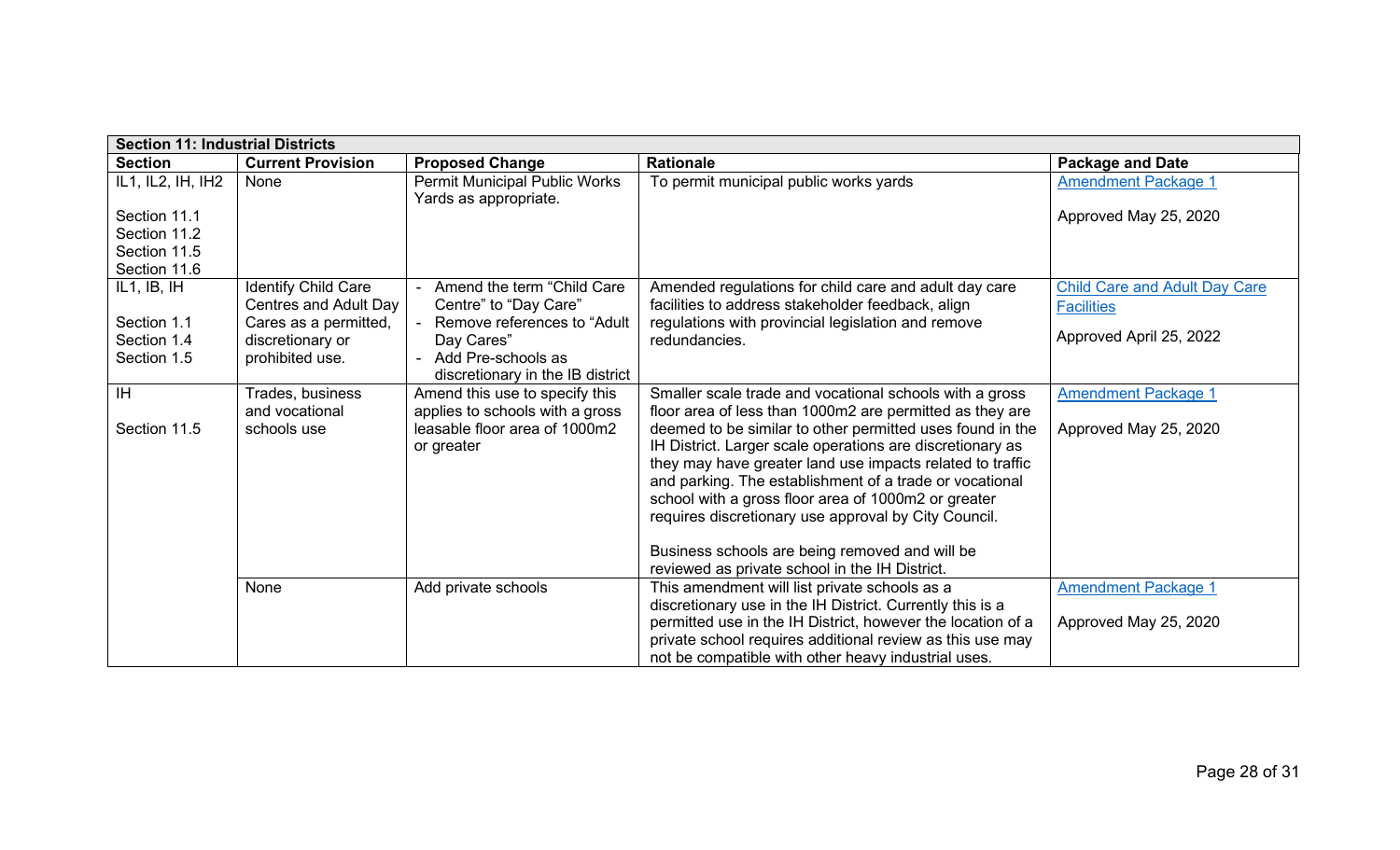| <b>Section 12: Specialized Districts</b> |                                                                                                     |                                                                                                                                                                 |                                                                                                                                                                                                                                        |                                                                                      |  |
|------------------------------------------|-----------------------------------------------------------------------------------------------------|-----------------------------------------------------------------------------------------------------------------------------------------------------------------|----------------------------------------------------------------------------------------------------------------------------------------------------------------------------------------------------------------------------------------|--------------------------------------------------------------------------------------|--|
| <b>Section</b>                           | <b>Current Provision</b>                                                                            | <b>Proposed Change</b>                                                                                                                                          | <b>Rationale</b>                                                                                                                                                                                                                       | <b>Package and Date</b>                                                              |  |
| AG<br>Section 12.1                       | None                                                                                                | Allow for expansions of less than 25%<br>for agricultural research stations.                                                                                    | Provide flexibility by allowing up to a 25%<br>expansion of an existing agricultural research<br>station where the Development Officer may<br>issue a development permit without requiring<br>discretionary use approval from Council. | <b>Amendment Package 1</b><br>Approved May 25, 2020                                  |  |
|                                          | Identify Child Care Centres as<br>a discretionary use.                                              | Amend the term "Child Care Centre" to<br>"Day Care"                                                                                                             | Amended regulations for child care and adult<br>day care facilities to address stakeholder<br>feedback, align regulations with provincial<br>legislation and remove redundancies.                                                      | <b>Child Care and Adult Day Care</b><br><b>Facilities</b><br>Approved April 25, 2022 |  |
| <b>FUD</b><br>Section 12.2               | Identify Child Care Centres as<br>a discretionary use.                                              | Amend the term "Child Care Centre"<br>to "Day Care"<br>Permit "Day Cares" which are<br>accessory to a dwelling.                                                 | Amended regulations for child care and adult<br>day care facilities to address stakeholder<br>feedback, align regulations with provincial<br>legislation and remove redundancies.                                                      | <b>Child Care and Adult Day Care</b><br><b>Facilities</b><br>Approved April 25, 2022 |  |
| AG, FUD<br>Section 12.1                  | None                                                                                                | It is recommended to add secondary<br>suites as a permitted use in both<br>districts.                                                                           | To allow secondary suites as a permitted use<br>in both districts.                                                                                                                                                                     | <b>Amendment Package 2</b><br>Approved April 26, 2021                                |  |
| Section 12.2                             | Childcare centres and pre-<br>schools are not permitted or<br>discretionary in the FUD<br>District. | It is recommended that childcare<br>centres and pre-schools be added as<br>a discretionary use when they are<br>accessory to a dwelling in the FUD<br>District. | To allow childcare centres and pre-schools as<br>a discretionary use in the FUD District.                                                                                                                                              |                                                                                      |  |
|                                          | The AG and FUD Districts<br>include a list of prohibited<br>uses.                                   | It is recommended that the list of<br>prohibited uses be removed in both<br>districts.                                                                          | The list of prohibited uses is not required in<br>the Zoning Bylaw. If a use is not listed as a<br>permitted or discretionary use, it would not be<br>allowed in these districts.                                                      |                                                                                      |  |
|                                          | None                                                                                                | To permit municipal public works<br>yards Type I, II and III                                                                                                    | To permit municipal public works yards.                                                                                                                                                                                                | <b>Amendment Package 1</b><br>Approved May 25, 2020                                  |  |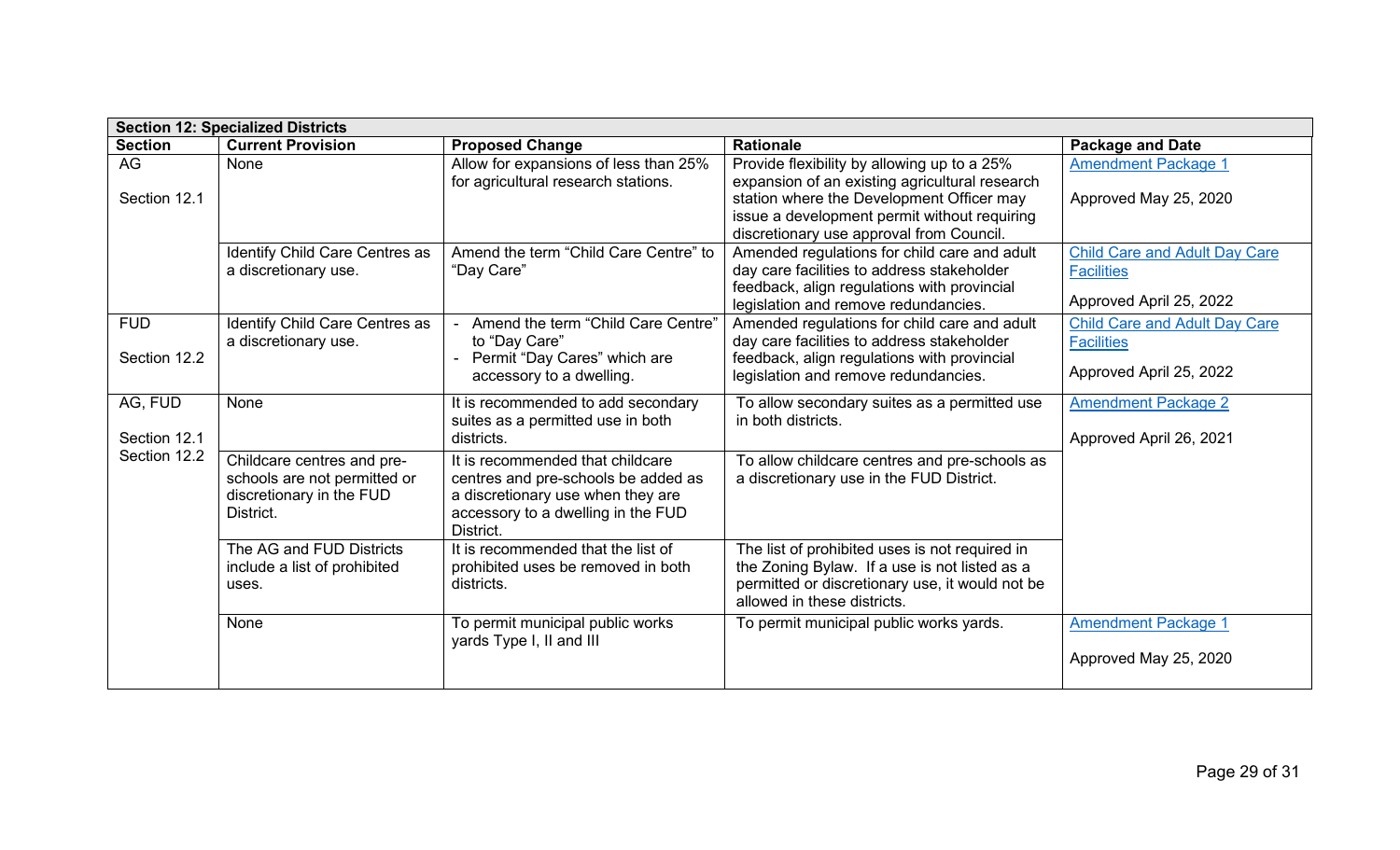| MX1, MX2     | <b>Identify Child Care Centre</b> | Amend the term "Child Care Centre" | Amended regulations for child care and adult  | Child Care and Adult Day Care |
|--------------|-----------------------------------|------------------------------------|-----------------------------------------------|-------------------------------|
|              | and Adult Day Cares as a          | to "Day Care"                      | day care facilities to address stakeholder    | <b>Facilities</b>             |
| Section 12.6 | discretionary use.                | Remove references to "Adult Dav    | ' feedback, align regulations with provincial |                               |
| Section 12.7 |                                   | Cares'                             | legislation and remove redundancies.          | Approved April 25, 2022       |